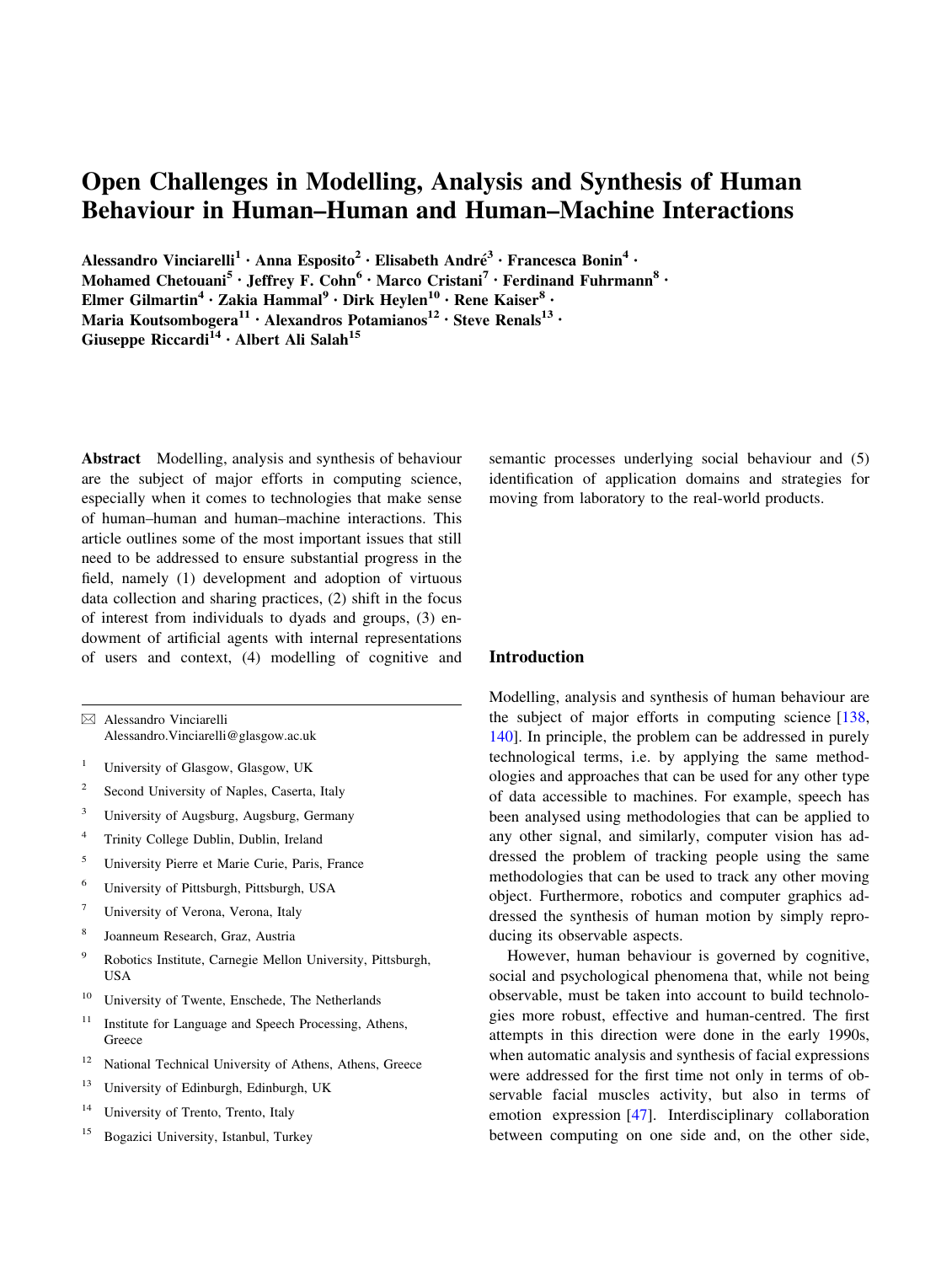<span id="page-1-0"></span>psychology and cognitive sciences proved to be a crucial and fruitful milestone.

Nowadays, domains like affective computing [\[100](#page-15-0)], social signal processing (SSP) [\[138\]](#page-16-0), social robotics [\[23](#page-13-0)], intelligent virtual agents [[32\]](#page-14-0), human communication synamics [\[87\]](#page-15-0), sentic computing [[27,](#page-14-0) [103](#page-15-0)] are well established and have a well-delimited and well-recognized scope in the computing community. Recent technological achievements include social robots that deal with autistic children [\[119](#page-16-0)], computers that make sense of human per-sonality in various contexts [\[137](#page-16-0)], artificial agents that sustain emotionally rich conversations with their users [\[123](#page-16-0)], intelligent frameworks for multimodal affective interaction  $[63, 105]$  $[63, 105]$  $[63, 105]$ , approaches that detect phenomena as subtle as mimicry [[43\]](#page-14-0), and the list could continue.

However, modelling, analysis and synthesis of human behaviour are far from being solved problems. This article outlines a few major issues that need to be addressed to substantially improve the current state of the art:

- Virtuous practices for design, collection and distribution of data. Without data it is difficult, if not impossible, to develop technologies revolving around human behaviour. However, widely shared practices for making of data an asset for the entire community are still missing (see Section "The Data") [[19,](#page-13-0) [73\]](#page-15-0).
- From individuals to interaction. A group of interacting people is more than the mere sum of its members. However, most current analysis approaches still focus on individuals. Furthermore, methodologies addressing groups as a whole, especially when it comes to mutual influence processes, are still at an early stage of development (see Section "[Behaviour](#page-3-0) Analysis") [[33,](#page-14-0) [60\]](#page-14-0).
- From shallow to deep interactions. Human–human interactions take place in highly specific contexts where people typically have a long history of previous relations. However, current artificial agents typically miss an internal representation of both context and others, resulting in shallow interactions with their users. Attempts to go beyond such a state-of-affairs are still limited (see Section ''Multimodal [Embodiment](#page-5-0)'') [[7,](#page-13-0) [118\]](#page-16-0).
- Integration of semantic and cognitive aspects. Social life is determined to a large extent by unconscious, cognitive processes. However, most current approaches for analysis and synthesis of human behaviour do not try to model how people make sense of others and give meaning to their experiences (see Section '['Computa](#page-7-0)tional Models of [Interaction](#page-7-0)'') [[38,](#page-14-0) [106](#page-15-0)].
- Applications. Real-world applications are the ultimate test bed for any technology expected to interact with

humans. However, only a relatively few domains are seriously planning the adoption of technologies dealing with human behaviour (see Section "Applications") [\[69](#page-15-0), [109,](#page-16-0) [110,](#page-16-0) [134](#page-16-0)].

The rest of the article describes each of the above issues in details.

# The Data

Corpora and data collections are a necessary prerequisite for modelling, analysis and synthesis of human behaviour. In fact, analysis and synthesis are not possible without learning from data showing contexts and phenomena of interest. Furthermore, efficiency in experiments and replicability of results are difficult without a framework for comprehensive and easily interoperable data annotation and analysis. In other words, the multimodal research community cannot progress without virtuous data collection, annotation and sharing practices that make highquality data accessible and easy to process. This section outlines the challenges arising at various stages of corpus design, collection, annotation, curation and distribution and proposes strategies that should underpin the best practices.

#### Data Design and Collection

Collections of data portraying multimodal interaction behaviours cover a wide spectrum of verbal, non-verbal, social and communicative phenomena. However, most current resources do not address all aspects of social interactions, but focus on the investigation of specific contexts and settings. The probable reason is that the range of spoken interactions, or "*speech-exchange systems*" [\[116](#page-16-0)], humans engage in is enormous. It is an open question whether basic mechanisms such as turn-taking or the temporal distribution of cues such as back-channel, gestures or disfluencies vary with the type of interaction. In other words, it is not sure whether observations made over certain data generalize to other data as well and, if yes, to what extent. This requires one to carefully consider what is the genre of the corpus at the design stage.

Corpora may consist of audio-visual material gathered from conventional media (radio and television) and the web, or recordings made during laboratory experiments, possibly using advanced sensors (e.g. high-definition cameras, gaze trackers, microphone arrays, RGB depth cameras like the Kinect, physiological sensors). Overall, the large number of settings and data acquisition approaches reflects the wide variety of design and research goals that data collections are functional to [[138\]](#page-16-0).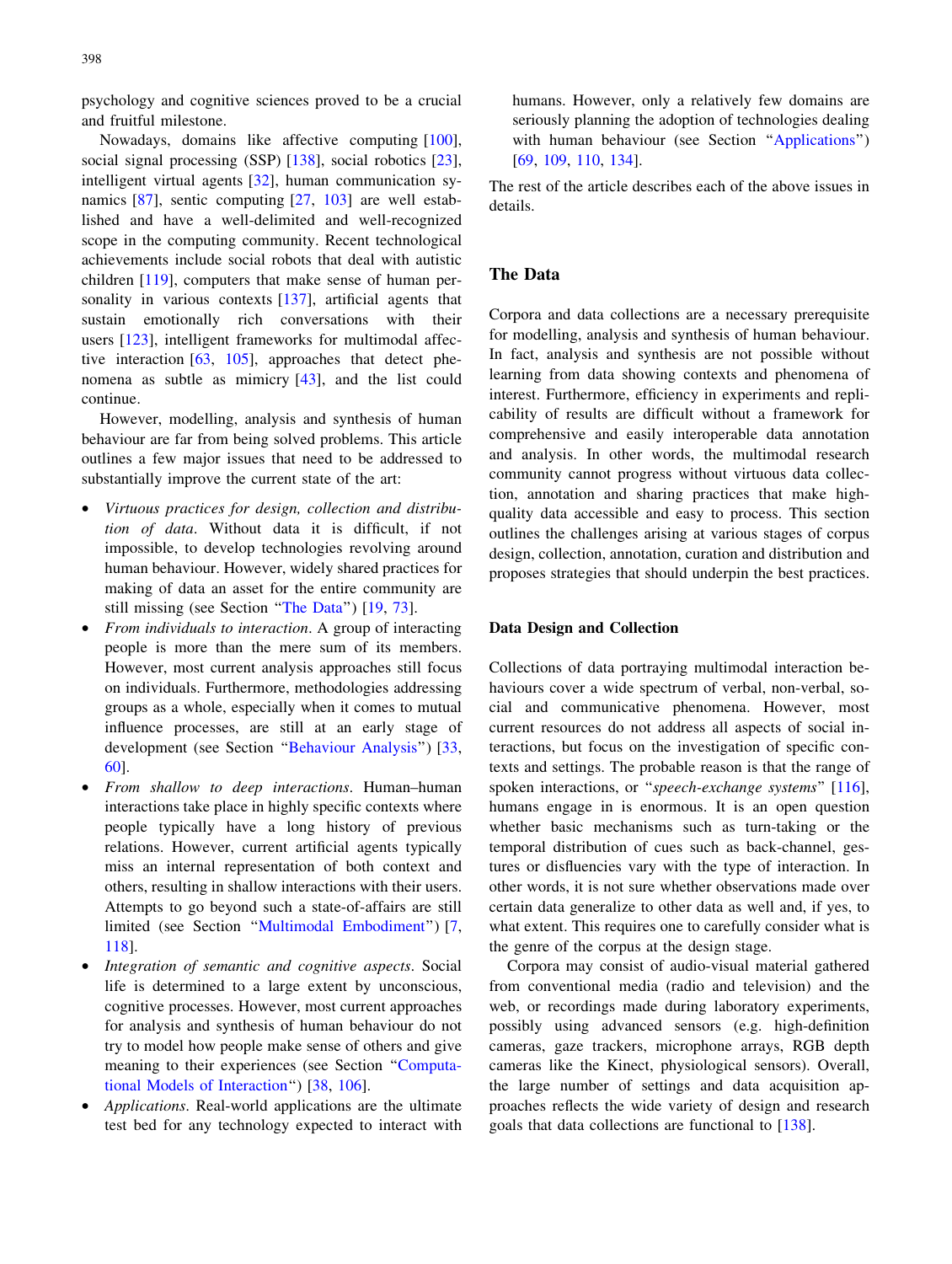When interactions are recorded in a laboratory setting. the most common way to ensure that people actually engage in social exchanges is to use tasks aimed at eliciting conversation. Typical cases include the description of routes on a map (e.g. the HCRC Map Task Corpus [[5](#page-13-0)]), spotting differences between similar pictures (e.g. the London UCL Clear Speech in Interaction Database [[12\]](#page-13-0) and the Wildcat Corpus [\[135](#page-16-0)]), participation in real or simulated professional meetings (e.g. the ICSI Meeting Corpus [\[68](#page-15-0)] and the AMI Corpus [\[84](#page-15-0)]). This way of collecting data produces useful corpora of non-scripted dialogues. However, it is unclear whether the motivation of subjects involved in an artificial task can be considered genuine. Therefore, it is not sure that the resulting corpora can be used to make reliable generalizations about natural conversations [[76,](#page-15-0) [92](#page-15-0)].

Attempts to collect data in more naturalistic settings have focused initially on real-world phone calls like, e.g. the suicide hotline and emergency-line conversations de-scribed in [[116\]](#page-16-0). A broadest domain of topics is available in the corpora of real phone conversations (e.g. Switchboard [\[53](#page-14-0)] and ESP-C [[31\]](#page-14-0)). The main drawbacks of these resources are that they are unimodal, and furthermore, it is not clear whether phone-mediated and face-to-face conversations can be considered equivalent. The effort of capturing face-to-face, real-life spoken interactions has led to collection of corpora like Santa Barbara [[45\]](#page-14-0), ICE [\[55](#page-14-0)], BNC [\[16](#page-13-0)] and Gothenburg Corpus [\[1](#page-13-0)]. However, the effectiveness of these collections is still limited by unimodality (the only exception is the Gothenburg Corpus) and relatively low quality of the recordings.

What emerges from the above is that the collection of data suitable for multimodal research entails a trade-off between the pursuit of real-life, naturalistic resources and the need of high-quality material suitable for automatic processing. This typically leads to the choice of laboratory settings, where the sensing apparatus is as unobtrusive as possible and the scenario is carefully designed to avoid biases. This led to hybrid multimodal corpora showing encounters recorded in the laboratory, but without prescribed task or subject of discussion imposed on participants. These include collections of free-talk meetings or first encounters between strangers (e.g. the Swedish Spontal [\[46](#page-14-0)], the NOMCO and MOMCO Danish and Maltese corpora [\[95](#page-15-0)], casual conversations between acquaintances and strangers [\[93\]](#page-15-0)). Some of the latest corpora include physiological signals, motion capture information (e.g. DANS and Spontal [\[46](#page-14-0)]) and breathing data.

The availability of new sensors, capable of capturing information non-accessible in previous corpora, makes old data less useful due to sparsity of the type of signals collected (many are audio only) and the impossibility of investigating the range of interconnected signals and cues of interest to current researchers. This issue could serve as a caution to current data collectors. It would be very useful if researchers future-proofed corpora by gathering a range of signals as wide as possible at the data collection stage, hopefully slowing the onset of data obsolescence.

#### Data Annotation, Curation and Distribution

Creating recordings is becoming increasingly cheaper and easier, but annotating them in view of modelling, analysis and synthesis of social behaviour remains a time-consuming and labour-intensive task. In fact, enriching data with descriptive and semantic information is usually done manually. Recent advances in sensing technologies have introduced flexibility in automatically collecting features of interest enabling the creation of data sets rich with information on multimodal behaviour that can be further augmented with manual encodings. However, analysis and modelling of multimodal interaction are hampered by the lack of a comprehensive annotation scheme or taxonomy incorporating speech, gestures and other multimodal interaction features.

Many spoken dialogue annotation schemes are based on speech/dialogue acts and their function in updating dialogue state [[24,](#page-13-0) [37,](#page-14-0) [75\]](#page-15-0). The ISO 24617-2 standard for functional dialogue annotation [[65\]](#page-15-0) comprehensively covers information transfer and dialogue control/interaction management functions of utterances, but coverage of social or interactional functions is restricted to ''social obligation management" (salutations, self-introduction, apologizing, thanking and valedictions). There is also a need to include annotation of multimodal cues. The MUMIN scheme [[2\]](#page-13-0) allows coding of multimodal aspects of dialogue, particularly in terms of their contribution to interaction management and turn-taking, but has not yet been integrated into larger dialogue taxonomies. An important advantage of the ISO standard and indeed of the information state update paradigm [[20\]](#page-13-0) is its multidimensionality, whereby a "markable" or "area of interest" can be tagged in several orthogonal ways. This scheme may thus be extensible to account for many interactional and multimodal aspects of interaction. A more extensive taxonomy of communicative acts encompassing various modalities is highly desirable.

While many databases are publicly available, many others are still not shared. The shortage of desirable annotated data is also due to the lack of standardization, intellectual property rights (IPR) restrictions and privacy issues arising from research ethics. Data sets involved in tasks related to human behaviour analysis come with strict terms of use. Providers of data should thus ensure that data reuse is permitted through a set of appropriate licensing conditions. More importantly, data sets should be indexed so that all interested parties are able to identify different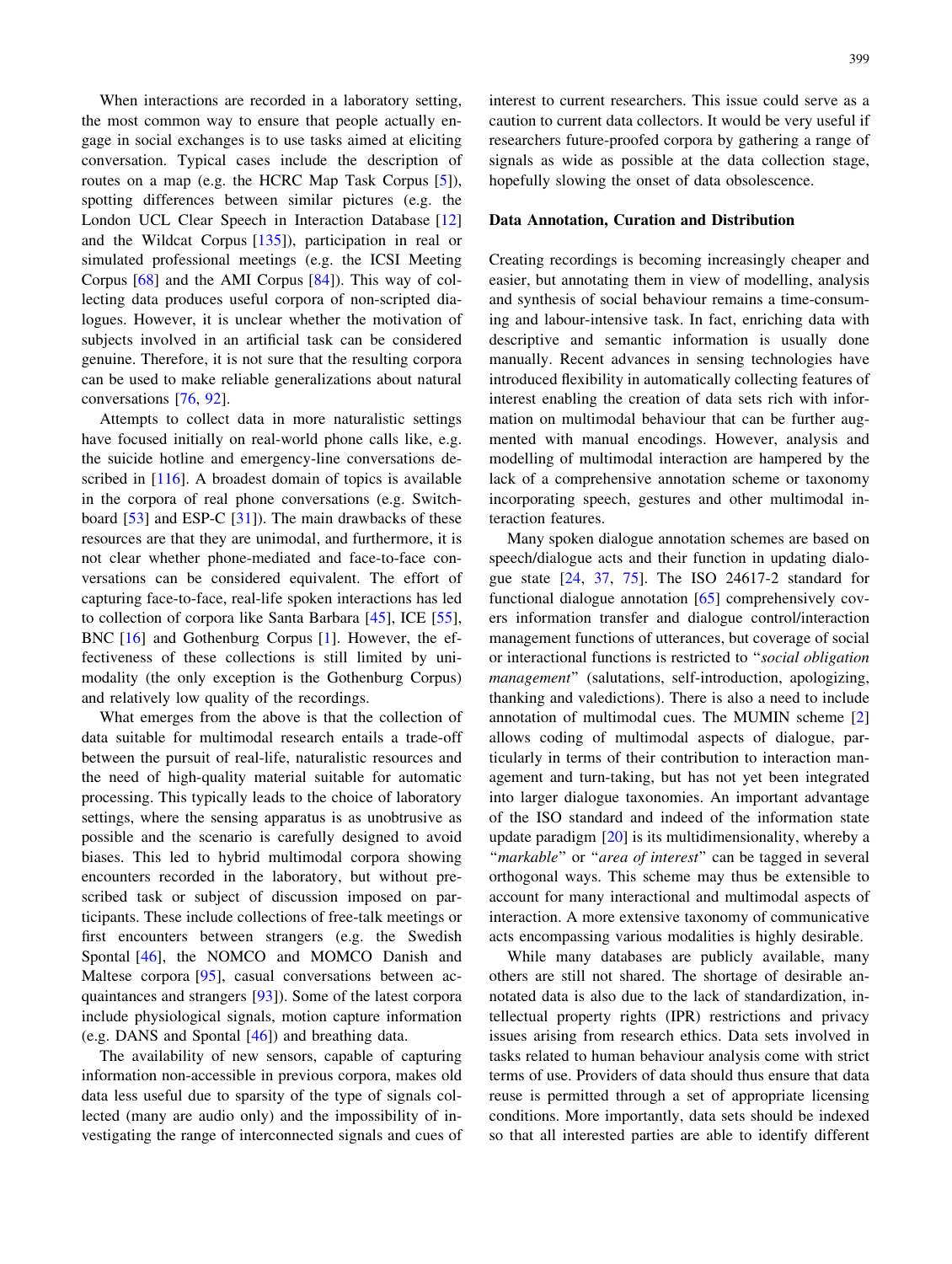<span id="page-3-0"></span>types of resources they wish to access and/or acquire. The multidisciplinarity of the field also calls for true and continuous cooperation among disciplines to make the most of complementary expertise in resource development and processing [\[126](#page-16-0)].

## Open Issues and Challenges

Methodologies aimed at creation and dissemination of data should be fostered by both users and providers to maximize availability and usability. The goal should be the creation of data ecosystems that support the whole multimodal value chain—from design to distribution—through definition of best practices (e.g. like those available in natural language processing) and set-up of infrastructures for resource use and sharing [[102\]](#page-15-0). These infrastructures will address the following needs:

- A framework for managing and sharing data collections;
- Legal and technical solutions for privacy protection in a number of use scenarios;
- Data visibility and encouragement to data sharing, reuse and repurposing for new research questions;
- Identification of gaps and missing resources.

Establishing such an ecosystem in the area of multimodal interaction is necessary to support the increasingly demanding requirements of real-world applications. In particular, the creation of an effective data ecosystem promises to have the following advantages:

- Integration of social and multimodal annotation into standard dialogue annotation schemes;
- Building of knowledge bases informing the design of real-world and impact-oriented applications;
- Coverage of a wide, possibly exhaustive spectrum of contexts and situations;
- Better analysis of context and genre in social interactions.

Overall, a solid shared data ecosystem would greatly streamline the acquisition of relevant scientific understanding of multimodal interaction, and thus expedite the use of this knowledge in the research and development of a range of novel real-world applications (see Section ''[Ap](#page-9-0)[plications](#page-9-0)''). The challenge remains at defining, labelling and annotating the high-level behaviours associated with human–human interaction. For this purpose, experts in multimodal signal processing and machine learning work hand-in-hand with psychologists, clinicians and other domain experts to transfer knowledge gained over years of labelling human behaviours to a machine readable code that is amenable to computational manipulation.

#### Behaviour Analysis

Previous research on social behaviour analysis has focused on individuals, whether it comes to the detection of specific actions and cues (e.g. facial expressions, gestures and prosody) or the measurement of social and psychological phenomena (e.g. valence and arousal and personality traits). With advances in methodology, there is increasing interest in advancing beyond action detection in individuals to detection and understanding of interpersonal influence. Recent work includes comparing patterns of interpersonal influence under different conditions (e.g. with or without visual feedback, during high versus low conflict, and during negative and positive affect [[58,](#page-14-0) [60,](#page-14-0) [85,](#page-15-0) [127](#page-16-0), [136](#page-16-0)]) and the relation between interpersonal influence and outcome variables (e.g. friendship or relationship quality [[3,](#page-13-0) [107](#page-16-0)]). Key issues are feature extraction and representation, timeseries methodologies and outcomes. Unless otherwise noted, the rest of this section focuses on dyads (i.e. two interacting individuals) rather than larger social groups.

#### Detection of Behavioural Cues

The first step in computing interpersonal influence is to extract and represent relevant behavioural features from one or more modalities. Methodologies include motiontracking [[9\]](#page-13-0) for body motion, computer vision [[42,](#page-14-0) [60](#page-14-0), [85,](#page-15-0) [136](#page-16-0)] for facial expression, head motion and other visual displays, signal processing [\[67](#page-15-0), [136\]](#page-16-0) for voice quality, timing and speech, and manual measurements by human observers [\[36](#page-14-0), [78,](#page-15-0) [81\]](#page-15-0). Because of their objectivity, quantitative measurement, efficiency and reproducibility, automatic measures are desirable. We address their limitations and challenges in Section ''Open Issues and [Challenges](#page-9-0)''.

#### Modelling Interpersonal Influence

Independent of specific methods of feature extraction, two main approaches have been used to analyse interpersonal influence. The first includes analytic and descriptive models that seek to quantify the extent to which behaviour of an individual accounts for the behaviour of another. The second includes prediction and classification models that seek to measure behavioural matching between interactive partners.

## Analytic/Descriptive Models

Windowed cross-correlation is one of the most commonly used measures of similarity between two time series [[3,](#page-13-0) [107](#page-16-0)]. It uses a temporally defined window to measure successive lead–lag relationships over relatively brief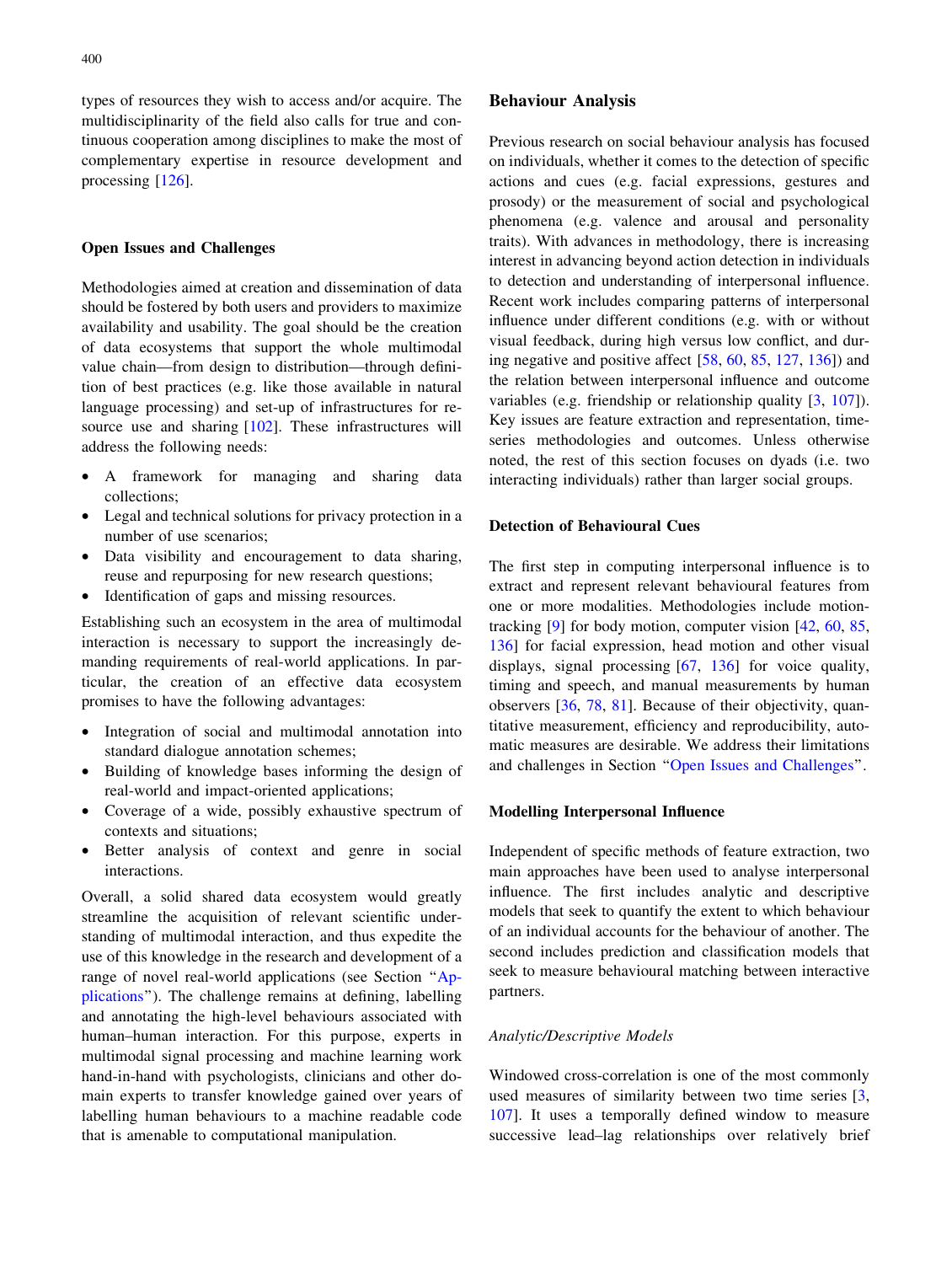timescales [\[17](#page-13-0), [59](#page-14-0), [60](#page-14-0), [85](#page-15-0)]. By using small window sizes, assumptions of stationarity are less likely violated. When time series are highly correlated at zero lag, they are said to be synchronous. When they are highly correlated at negative or positive lags, reciprocity is indicated. Patterns of cross-correlation may change across multiple windows, consistently with descriptions of mismatch and repair processes (e.g. in mother-infant dyads [\[35](#page-14-0)]).

Other approaches are recurrence analysis, accommodation and spectral analysis. Recurrence analysis [\[114](#page-16-0)] seeks to detect similar patterns of change or movement in time series, which are referred to as "recurrence points". Accommodation [[122\]](#page-16-0), also referred to as convergence, entrainment or mimicry [\[98](#page-15-0), [99](#page-15-0)], refers to the tendency of dyadic partners to adapt their communicative behaviour to each other. Accommodation is based on a time-aligned moving average between time series. Spectral methods are particularly suitable for rhythmic processes. Spectral analysis measures phase shifts [[94,](#page-15-0) [114\]](#page-16-0) and coherence [[42,](#page-14-0) [113,](#page-16-0) [114\]](#page-16-0) or power spectrum overlap [\[94](#page-15-0)].

These methods may suggest that one of the interaction participants influences the other (e.g. infant smile in response to the mother's smile), but it is more rigorous to say that they detect co-occurrence patterns that do not necessarily correspond to causal or influence relationships. Correlation or co-occurrence across multiple time series might be due to chance.

A critical issue when attempting to detect dependence between time series is to rule out random cross-correlation or random cross-phase coherence. Two types of approaches may be considered. One of the most common is to apply surrogate statistical tests [[9,](#page-13-0) [42,](#page-14-0) [78](#page-15-0), [113\]](#page-16-0). For instance, the time series may be randomized. Statistics that summarize the relation between time series (e.g. correlations) then can be compared between the original and randomized series. If the statistics differ between the original and randomized series, that suggests a non-random explanation. Alternatively, time- and frequency-domain time-series approaches have been proposed to address this problem [[54,](#page-14-0) [78](#page-15-0)].

Surrogate and time-series approaches both involve analysis of observational measures. Yet another approach is to introduce experimental perturbations into naturally occurring behaviour. In a videoconference, the output of one person's behaviour may be processed using an active appearance model and modified in real time without their knowledge. Using this approach, it has been found that attenuated head nods in an avatar resulted in increased head nods and lateral head turns in the other person [[18\]](#page-13-0). Recent advances in image processing make possible real-time experimental paradigms to investigate the direction of effects in interpersonal influence.

#### Prediction/Classification Models

In many applications, it is of interest to detect moments of similar behaviour between partners. For example, smiles in interactions between mothers and infants could be learned, and then their joint occurrence detected automatically. Mutual or synchronous head nodding, as in back-channelling, would be another example. A method to detect joint states using semi-supervised learning was proposed in [[141\]](#page-16-0). Similarly, one could use supervised or unsupervised methods to learn phase relations between partners. This would include coordinated increasing or decreasing intensity of positive affect or mimicry. In [\[117](#page-16-0)], Hidden Markov Models (bi-grams) are employed to learn parent– infant interaction dynamics. This modelling is coupled with non-negative matrix factorization for the extraction of a social signature of typical and autistic children. In [\[44](#page-14-0)], a set of one-class SVM-based models are used to recognize the gestures of task partners during EEG hyper-scanning. A measure of ''imitation'' is then derived from the likelihood ratio between the models.

To reveal bidirectional feedback effects, parametric approaches such as actor-partner analysis have been proposed [\[72\]](#page-15-0). In actor-partner analysis, data are analysed while taking into account both participants in the dyad simultaneously. As an example, Hammal et al. [[60\]](#page-14-0) used actor-partner analysis to measure the reciprocal relationship between head movements of intimate partners in conflict and non-conflict interaction. Each participant's head movement was used as both predictor and outcome variable in the analyses. The pattern of mutual influence varied markedly depending on conflict.

## Open Issues and Challenges

Critical challenges are access to well-annotated data from dyads or other social groups (see Section ''The [Data'](#page-1-0)'), further advances in automated measurement and improved analysis methodologies (see Section ''[Computational](#page-7-0) Models of [Interaction](#page-7-0)''). Because the distribution of spontaneous social interaction data has been constrained by confidentiality restrictions, investigators have been unable to train on and analyse each other's data. That limits advances in our methods. Often, however, participants would be agreeable to sharing their audio–video data if only asked. When participants have been given the opportunity to consent to such use by the research community, they often have consented. This has encouraged efforts to open access to data sources that would have been unavailable in the past (see Section ''The [Data'](#page-1-0)'). The US National Institutes of Health [\[85](#page-15-0)] among others supports data-sharing efforts.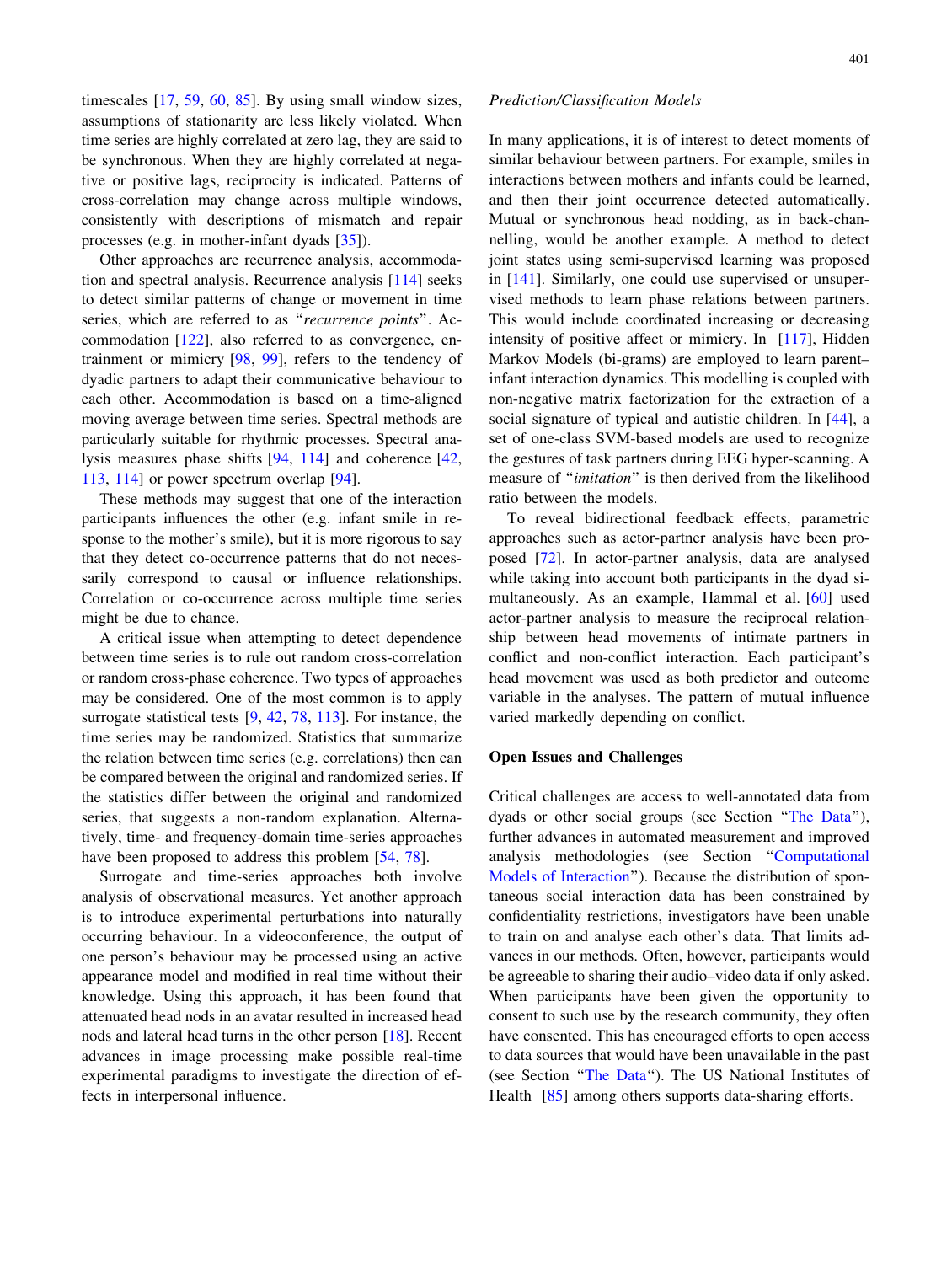<span id="page-5-0"></span>The current state of automated measurement presents limits. First, automatic feature extraction typically results in moderate rates of missing data, such as when head rotation exceeds the operational parameters of the system or face occlusion occurs. This is particularly germane when applying algorithms to participants much different than ones on which they were trained [[58\]](#page-14-0). Second, while communication is multimodal, automated feature extraction typically is limited to one or few modalities. Despite advances in natural language processing (NLP) [\[125](#page-16-0)], sampling and integration of speech with non-verbal measures remains a challenge. Third, optimal approaches to multimodal fusion are an open research question and may hinge on specific applications. In manual measurement, coders often use multimodal descriptors [\[35](#page-14-0)]. Comparable descriptors for automated feature extraction have yet to appear. In part for these reasons, some investigators have considered a combination of automatic and manual mea-surement [\[58](#page-14-0), [60](#page-14-0)] or combination of overlapping algorithms for feature extraction [[97\]](#page-15-0).

A further key challenge is to propose statistical and computational approaches suitable for content and temporal structure of dyadic interactions. Various sequential learning models, such as hidden Markov models (HMMs) or conditional random fields (CRFs), are typically used to characterize the temporal structure of social interactions. Further approaches of this type will be of great benefit for automatic analysis and understanding of interpersonal communication in social interaction.

# Multimodal Embodiment

In the past ten years, significant amount of effort has been dedicated to exploring the potential of social signal processing in human interaction with embodied conversational agents and social robots. The social interaction capability of an artificial agent may be defined as the ability of a system to interact seamlessly with humans. This definition implies the following:

- The human produces and expects responses to social signals in the communication with the agent;
- The agent not only is perceptive to the social signals emitted by the human, but also uses social signals to further its own purposes.

Particularly, the latter point implies a rich internal representation of humans and human–human interactions for the agent.

Needless to say, specific aspects of embodied social interaction cannot be studied under laboratory conditions alone; naturalistic social settings and people's daily environments are needed to situate the user-agent communication (see Section ''The [Data'](#page-1-0)' for issues related to the collection of data in naturalistic settings). Looking at the recent literature, current goals in multimodal embodied interaction are focused on implementing sets of social communication skills in the agent, including detection of humour, empathy, compassion and affect [[140](#page-16-0)]. Basic skills like facial emotion recognition, gaze detection, dialogue management and non-verbal signal processing are still far from being effective. Similarly, synthesis and timing of non-verbal signals and appropriate ways of signalling apparent social cues are studied.

This section identifies two major challenges in this area. The first is that in these studies, typically, the cultural context is held fixed. One may argue that even humans have troubles selecting correct responses when the cultural setting is not familiar, but studies on artificial agents typically take place in very restricted domains, and naturalistic contexts are absent. The second problem is that the social behaviour of the agent is often not grounded in a rich internal representation and lacks depth [[7,](#page-13-0) [118\]](#page-16-0). When an agent shows signs of enjoying humour, it does that according to an internal rule triggered to display amusement as the appropriate response to a certain number of interactional situations. This way of modelling social exchanges is very rudimentary, and while it can be the initial step for implementing a social agent, it is very far from implementing the complexity and richness of social communications in real life. The two issues mentioned above are strongly connected; without a proper internal representation, shallow models cannot be expected to adapt to different social contexts.

#### Approaches to Multimodal Embodiment

Social signals are strongly contextualized. For example, in a situation of bereavement, a gesture that is performed close to the interacting party can easily be interpreted as showing sympathy. The same gesture could be entirely inappropriate in a different context. The interpretation of social signals depends not only on the correct perception and categorization of the signal, but also on the evaluation and active interpretation of the interacting parties. While humans are adept at this, artificial agents lack the semantic background knowledge to deal with subtleties. Subsequently, the human–agent interaction needs to assume that the technology is limited and compensates for its shortcomings by structuring the interaction in a way that the exchange follows signals that are clear and simple, tailored to the capabilities of the agent, but still rich enough to convey the internal states of the agent to the human and vice versa.

Technologies for realizing individual components of a social agent have reached a great level of advancement.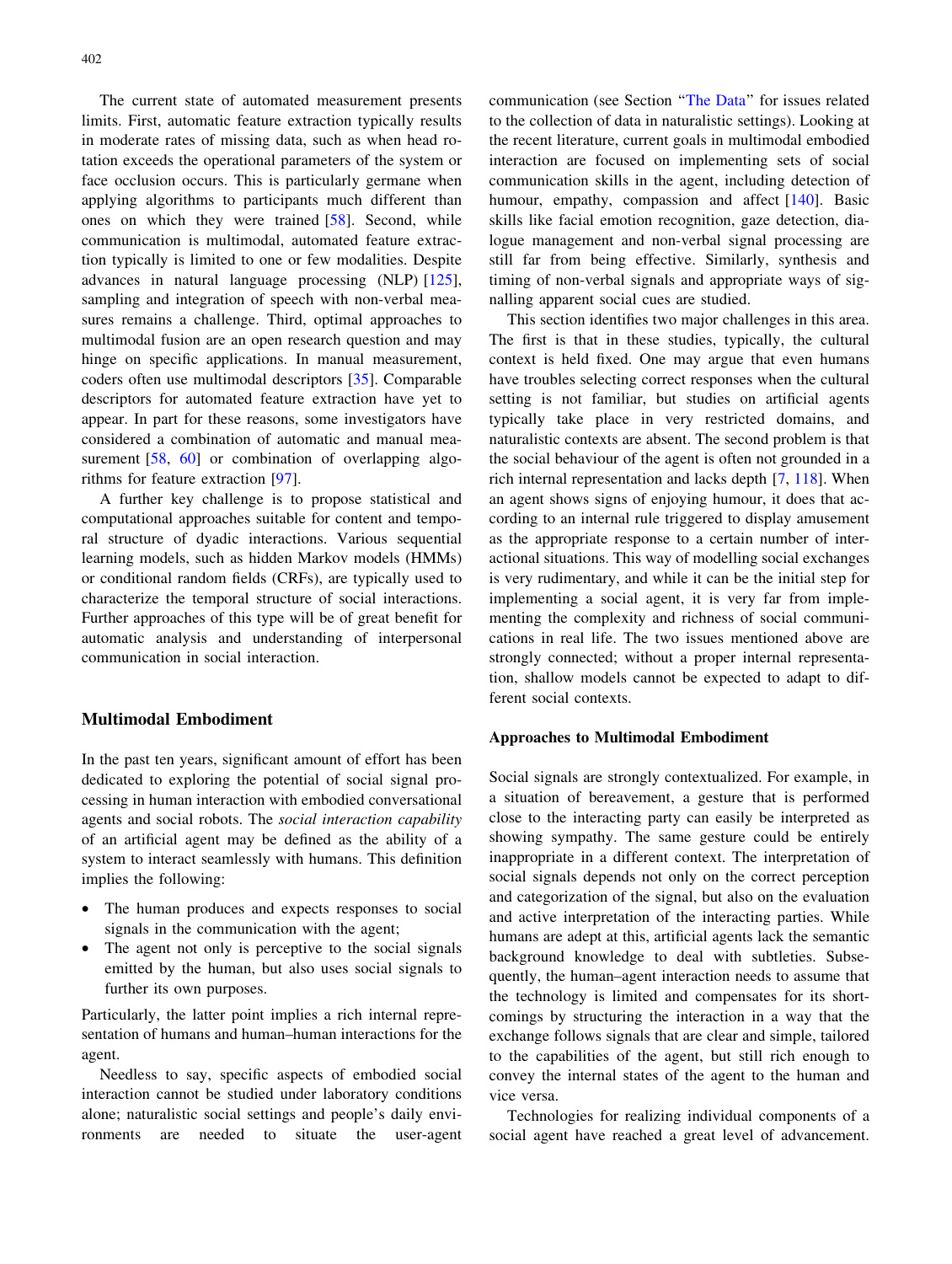International benchmarking campaigns, such as the series of the Audio-Visual Emotion Challenges  $(AVEC)^{1}$ , have considerably fostered progress in the area of social signal interpretation. This is important for artificial agents that need to understand their users in naturalistic settings, but it is obvious that human–agent interactions do not necessarily need to use the same signals as those used in human– human interaction. The archetypical example is a domesticated cat, which produces a different set of social signals than a human, but seamlessly communicates over this set. The contribution of benchmarking campaigns is essential to the development of new solutions. Realistic data, naturalistic behaviours and real-time processing are key aspects for these campaigns. The latter aspect is particularly important, as most challenges focus on offline processing, but the online mode, which is essential for real, situated social interactions, is a much more difficult setting [\[120](#page-16-0)]. Candace Sidner and Charles Rich [[112\]](#page-16-0) coined the term always-on relational agents to describe the vision of a robotic or virtual character that lives as a permanent member in a human household, which remains a grand challenge. In a related perspective, Barbara Grosz [[56\]](#page-14-0) stated that: ''Is it imaginable that a computer (agent) team member could behave, over the long term and in uncertain, dynamic environments, in such a way that people on the team will not notice it is not human''. The perception, negotiation and generation of social cues in a context is necessary to achieve this condition.

#### Open Issues and Challenges

As tools become more diversified and layered, it becomes possible to create agents with more depth. Work done in the SEMAINE project [[123\]](#page-16-0) has shown that simple backchannel signals, such as "I see", may suffice to create the illusion of a sensitive listener. However, to engage humans over a longer period of time, a deeper understanding of the dialogue would be necessary. While a significant amount of work has been done on the semantic/ pragmatic processing in the area of NLP, work that accounts for a close interaction between the communication streams required for semantic/pragmatic processing and social signal processing is rare (see Section '['Computa](#page-7-0)tional Models of [Interaction](#page-7-0)''). The integration of social signal processing with semantic and pragmatic analysis may help to resolve ambiguities. Particularly, short utterances tend to be highly ambiguous when solely the linguistic data are considered. An utterance like "right" may be interpreted as a confirmation, as well as a rejection, if intended cynically, and so may the absence of an utterance. Preliminary studies have shown that the consideration of social cues may help to improve the robustness of semantic and pragmatic analysis [[21\]](#page-13-0) (see Section ''[Computational](#page-7-0) Models of [Interaction'](#page-7-0)').

Finding the right level of sensitivity is very important in creating seamless interaction, and this requires strong adaptation skills for the agent. Mike Mozer's [\[89](#page-15-0)] early experiments on the adaptive neural network house established that people tolerate only to a limited extent the mistakes of an ''intelligent'' system. This is true for social signals as well; agents that act and react inappropriately will most likely irritate users [[6\]](#page-13-0). Treating all user behaviours as possible input to the agent (called the ''Midas Touch Problem'' [\[61](#page-14-0)]) will result in poor interactions and confused users.

Recent work in the framework of the ''Natural Interaction with Social Robots Topic Group"<sup>2</sup> (NISR-TG) proposes to use several levels to describe the social ability of an agent:

- Level 0: The agent does not interact with the human;
- Level 1: The agent perceives the human as an object (useful for orienting and navigating);
- Level 2: The agent perceives the human as another agent that is represented explicitly and can be reidentified time and again;
- Level 3: A two-way interaction is possible provided that the interacting human knows and obeys some conventions and behaviours required by the agent's system;
- Level 3a: A two-way interaction is possible with the ability of spoken language interaction;
- Level 4: The agent adapts its behaviour to the interaction partners during the interaction;
- *Level* 5: The agent recognizes different users and adjusts its behaviour accordingly;
- Level 6: The agent is capable to interact with more than one users;
- Level 7: The agent is endowed with personality traits that can be recognized as such by the users and results in displaying different behaviours in the same situations;
- Level 8: The agent is capable to learn and accumulate experience over multiple interactions;
- Level 9: The agent is capable to build and sustain relationships with its users.

Progressing through the levels, the agent is expected to gain one-way and two-way interaction capabilities, followed by a more advanced set of skills including adaptation, multiparty interaction management and the incorporation of social constructs like personality.

<sup>1</sup> <http://sspnet.eu/avec2014/>.

 $2$  http://homepages.herts.ac.uk/ $\sim$ [comqkd/TG-NaturalInteraction](http://homepages.herts.ac.uk/~comqkd/TG-NaturalInteractionWithSocialRobots.html) [WithSocialRobots.html](http://homepages.herts.ac.uk/~comqkd/TG-NaturalInteractionWithSocialRobots.html).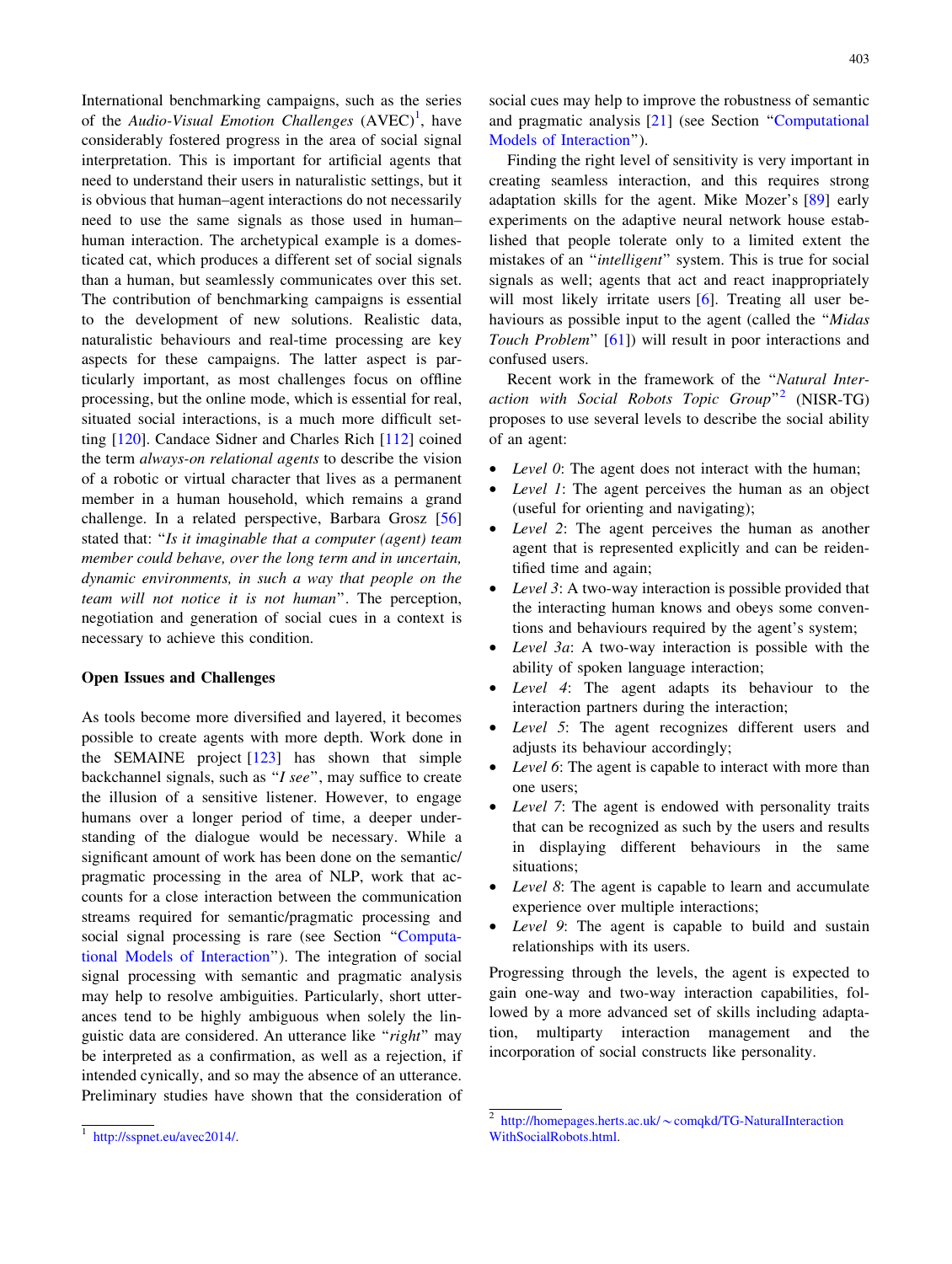<span id="page-7-0"></span>Humans adapt their social behaviours during interactions based on explicit or implicit cues they receive from the interlocutor. In order to establish longer-lasting relationships between artificial companions and human users, artificial companions need to be able to adjust their behaviour on the basis of previous interactions. That is, they should remember previous interactions and learn from them [\[10](#page-13-0)]. To this end, sophisticated mechanisms for the simulation of self-regulatory social behaviours will be required. Furthermore, social interactions will have to be personalized to individuals of different gender, personality and cultural background. For example, cultural norms and values determine whether it is appropriate to show emotions in a particular situation  $[83]$  $[83]$  and how they are interpreted by others [[82\]](#page-15-0). While offline learning is prevalent in current systems exploiting SSP techniques, future work should explore the potential of online learning in order to enable continuous social adaptation processes. For the integration of context, novel sensor technologies can be used by the agent in ways that are not available to humans in an ordinary interaction [\[41](#page-14-0), [139\]](#page-16-0). Multimodality can also be harnessed in expressing social signals in novel ways, for instance, by adding haptic cues to visual displays [[15,](#page-13-0) [49](#page-14-0)].

At a finer level, a single interaction between two agents also involves an interactive alignment (also see Section ''[Behaviour](#page-3-0) Analysis''), where the interacting parties converge on similar representations at different levels of linguistic processing [\[51](#page-14-0), [101](#page-15-0)]. The alignment at higher levels (e.g. common goals) relies on the alignment of lower levels (e.g. objects of joint attention). This requires that the agents model their interaction partners, anticipate interaction directions, align their communication acts, as well as actions [\[115](#page-16-0)]. We can safely assume that research in cognitive science and linguistics will be essential in achieving these goals (see Section ''Computational Models of Interaction'').

## Computational Models of Interaction

Broadly based on the work of Tomasello [\[130](#page-16-0), [131](#page-16-0)] (and others) human–human interaction can be represented as a three-step process: sharing attention, establishing common ground and forming shared goals (a.k.a. joint intentionality). Two prerequisites for successful human–human communication via joint intentionality are:

- The ability to form a successful model of the cognitive state of people around us, i.e. decoding not only overt, but also covert communication signals also referred to as ''recursive mind-reading'';
- Establishing and building trust, a truly human trait.

Affective computing, SSP and behavioural signal processing (BSP) address the first prerequisite, building machines that can understand the emotional, social and cognitive state of an individual. A layered view of human– machine interaction from the cognitive and computational perspectives are shown in Fig. [1.](#page-8-0) This section reviews computational models and associated challenges for each layer.

#### Joint Attention and Saliency

Unlike computers, humans are able to process only the most salient parts of an image, a sound or a brochure, literally ignoring the rest. Being able to model and predict what a human sees and hears in an audio-visual scene is the first step towards forming a cognitive representation of that scene, as well as establishing common ground in interaction scenarios.

Saliency- and attention-based models have played a significant role in multimedia processing in the past decade [\[22](#page-13-0), [39,](#page-14-0) [48,](#page-14-0) [66](#page-15-0), [71,](#page-15-0) [77](#page-15-0), [90,](#page-15-0) [108](#page-16-0), [128\]](#page-16-0), exploiting low-level cues from the (mostly) visual, audio and spoken language (transcription) modalities: they have proved very successful in identifying salient events in multimedia for a variety of applications. However, attention-based algorithms typically use only perceptually motivated low-level (framebased) features and employ no high-level semantic information, with few exceptions in very specific cases (mostly in the visual domain) [\[90](#page-15-0)].

Challenges still remain on: (1) mid- and high-level feature extraction including incorporating semantics (scenes, objects, actions) and (2) computational models for the multimodal fusion of the bottom-up (gestalt-based) and top-down (semantic-based) attentional mechanisms. Also applying these multimodal salient models to realistic human–human (especially) and human–computer interaction scenarios remains a challenge. The most promising research direction for these challenges seems to be deep learning, where the integration among levels of diverse granularity of knowledge is the core skill [[14\]](#page-13-0). Finally, identifying the dynamics of attention, i.e. constructing joint (interactional) attention models, remains an open problem in this area.

#### Common Ground and Concept Representations

While interacting, humans process and disambiguate multimodal cues, integrating low-, mid- and high-level cognitive functions, specifically using the low-level machinery of cue selection (as discussed above) via (joint) attention, the mid-level machinery of semantic disambiguation via common ground and shared conceptual representations and the high-level machinery of intention awareness [[62\]](#page-14-0).

Since establishing common ground is a prerequisite for successful communication, an essential module of an ideal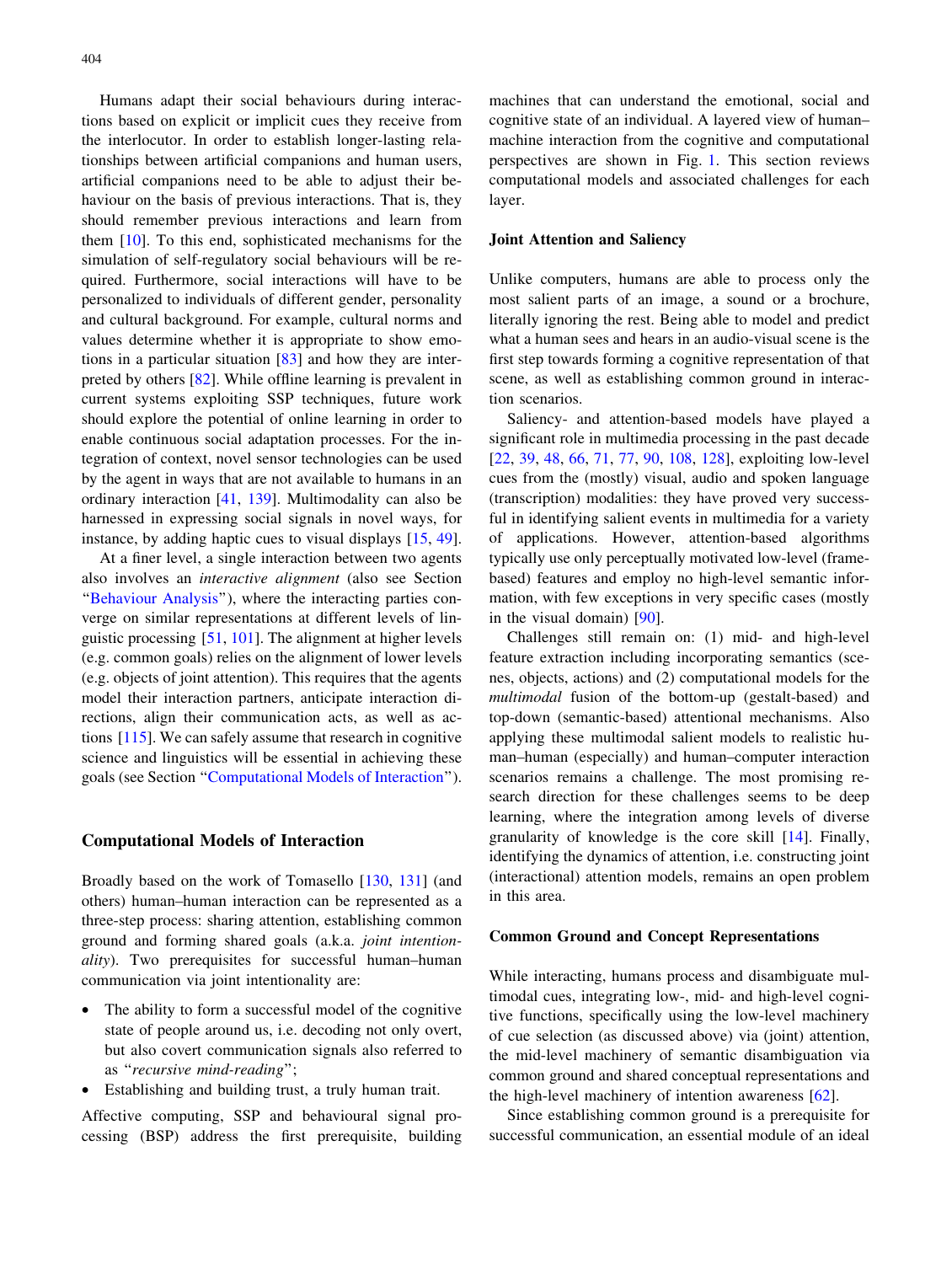<span id="page-8-0"></span>Fig. 1 A layered view of human–machine interaction (ASR and TTS stand for automatic speech recognition and text to speech, respectively)



interacting machine should model an extensive cognitive semantic/pragmatic representation, that is, a network of concepts and their relations that form the very essence of common ground, and in this sense formal ontologies may help.

Formal ontologies [[57\]](#page-14-0) are a top-down (knowledgebased) semantic representation that has been used for interaction modelling mainly by the research community, e.g. [\[142](#page-16-0)]. The main advantages of ontologies are description clarity (via mathematical logic) and inference power. However, the following challenges remain to make ontologies a viable representation for practical interactional systems:

- Mapping between the semantic and lexical/surface representations, a.k.a. the ''lexicalization'' of ontologies necessary both for natural language (NL) understanding [[34\]](#page-14-0) and for NL generation [[8\]](#page-13-0); the same problem holds also in the visual domain, where a proper "visual ontology'' is missing or available in very restricted domains [\[132](#page-16-0)];
- Representing ambiguous semantics [\[4](#page-13-0)];
- Representing complex semantics, e.g. time relationships [[13\]](#page-13-0);
- Combining ontology-driven semantics with bottom-up (data-driven) approaches, e.g. for grammar induction [[52\]](#page-14-0) and in general for computer vision.

Grounding exists only in the context of our semantic, affective and interactional cognitive representations and should be addressed as such. This poses the grand challenge of using "big data" to construct such cognitive representations, as well as defining the ''topology'' (unified vs. distributed) and processing logic (parallel/serial) of these representations. Cognitively motivated conceptual representations, e.g. common-sense reasoning [[104\]](#page-15-0) and transfer learning [[96\]](#page-15-0), and novel machine learning algorithms, e.g. extreme learning machines [\[25](#page-13-0)] (1) achieve rapid learning and adaptation to new concepts and situations from very few examples (situational learning and understanding) and (2) provide grounding in interaction and problem-solving settings (negotiating common ground).

## From Semantics to Behaviour and Interaction

Even if it was possible to solve the multimodal understanding problem by mapping from signal(s) to semantics (a monumental task by itself), it would still be only half of the way. Assuming that a conceptual representation is in place (see above), this section discusses how to model jointly semantics and affect.

Given that the cognitive semantic space is both distributed and fragmented into subspaces, the mapping from semantics to affective labels should also be distributed and fragmented. Semantic-affective models (SAM) [[30,](#page-14-0) [79](#page-15-0), [133](#page-16-0)] are based on the assumption that semantic similarity implies affective similarity. Thus, affective models can be simply constructed as mappings from semantic neighbourhoods to affective scores. In the SAM model proposed in [\[79](#page-15-0), [80](#page-15-0)], the affective label of a token can be expressed as a map (trainable linear combination) of its semantic similarities to a set of seed words and the affective ratings of these words. The model can be extended to also handle many-to-many mappings between multiple layers of cognitive representations. The model is consistent with (and implementable via) the multilayered cognitive view of representation and deep learning models.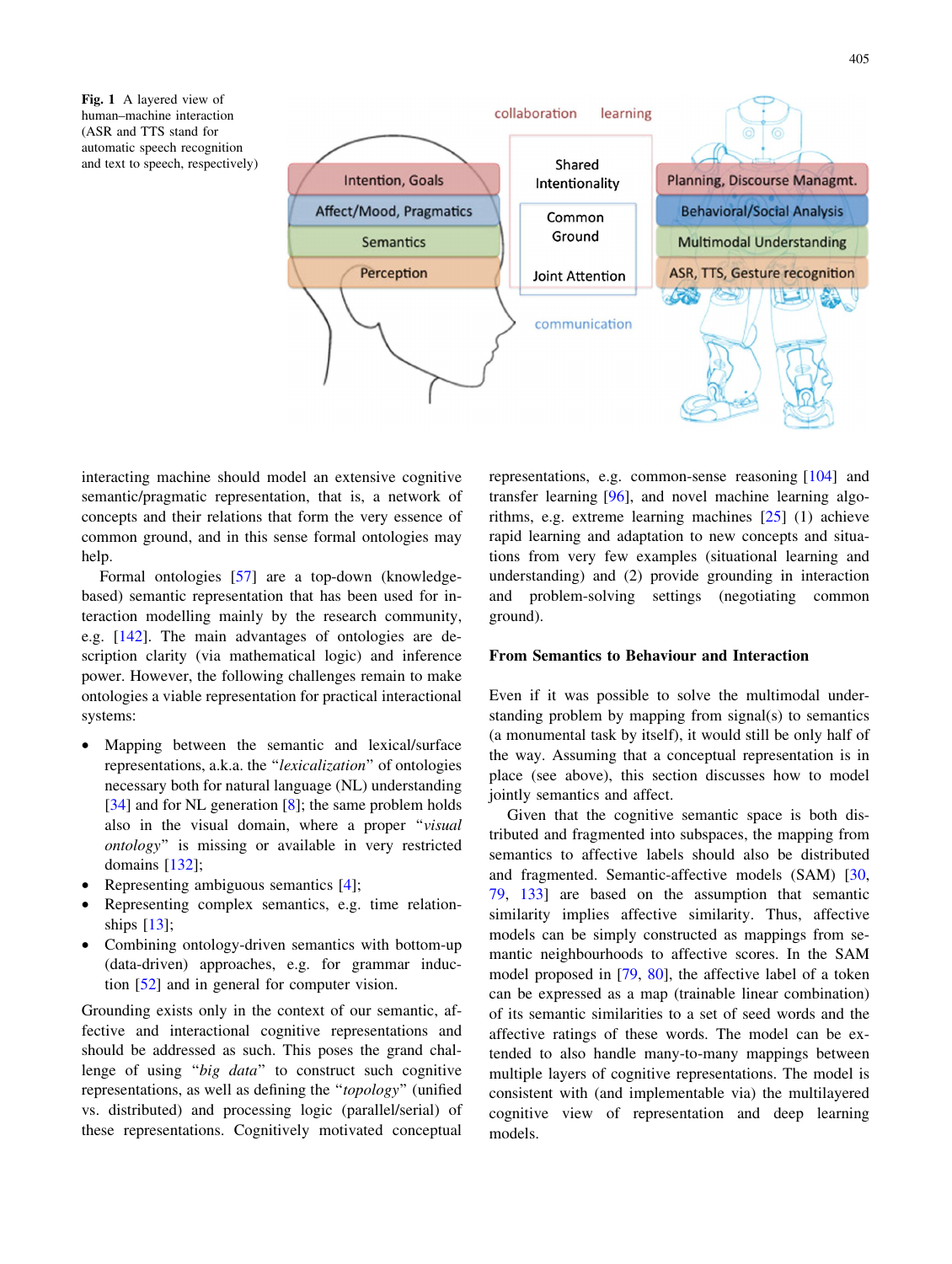<span id="page-9-0"></span>Although good performance can be obtained for language- and image-processing applications, the challenge remains on how to apply this model to audio and video, where the segmentation of the stream into tokens is not straightforward. Also, the model works very well at estimating the affective content of single tokens (words, images); going from a single token to a sequence of tokens (e.g. word to sentences) is a hard open problem. Last but not least, generalizing this model to other behavioural labels remains a grand challenge.

## Open Issues and Challenges

The previous sections have identified major challenges that lie ahead in the fields of affective, social and behavioural signal processing as it pertains to interaction modelling. The sections have also argued that it is very improbable that one can successfully address these major challenges without taking into account the peculiarities of human cognition.

The proposition of this paper is that the solution of these problems should be grounded on human cognition, including modelling the errors (cognitive biases) and non-linear logic of humans [[111\]](#page-16-0). Although "*pure*" machine learning algorithms often achieve good performance for classification of low- and mid-level labels, they are less successful with higher-level behavioural classification tasks. This can be partially attributed to the ambiguity, abstraction, subjectivity and representation depth inherent in high-level cognitive tasks. Cognitively inspired models can represent the very errors, biases, subjective beliefs and attitudes of a human. Thus, adopting a human-centred approach becomes increasingly important as we move from signals to behaviours and interaction. The recent achievements of cognitively motivated machine learning paradigms such as representation, transfer and deep learning further validate this view. Interaction modelling poses new challenges and opens up fruitful research directions for the years to come.

## Applications

Effectiveness in real-world applications is the ultimate test for any technology-oriented research effort. While being an opportunity for methodological progress and acquisition of key insights about human psychology and cognition, research on modelling, analysis and synthesis of human behaviour aims at achieving impact in terms of both commercial exploitation, i.e. development of products that reach the market and result into jobs creation, and solutions to societal problems, i.e. development of systems that improve the quality of life, especially when it comes to disadvantaged categories.

Addressing the issues and challenges presented in this work will certainly advance the state of the art, but it will increase the chances of success for a wide spectrum of realworld technologies as well (the list is not exhaustive):

- Analysis of agent–customer interactions at call centres<sup>3</sup> with the goal of improving the quality of services [\[50](#page-14-0)];
- Improvement of tutoring systems aimed at supporting students in individual and collective learning processes [\[121](#page-16-0)];
- Creation of speech synthesizers<sup>4</sup> that convey both verbal and non-verbal aspects of a text [[124\]](#page-16-0);
- Enrichment of multimedia indexing systems with social and affective information [[6,](#page-13-0) [26\]](#page-13-0);
- Recommendation systems that take into account stable individual characteristics (e.g. personality traits) and transient states (e.g. emotions) [[28,](#page-14-0) [129\]](#page-16-0);
- Socially intelligent surveillance and monitoring systems [\[40](#page-14-0)].

The rest of this section focuses on three application domains that address crucial issues and aspects of everyday life, namely health care, human–machine interactions and human–human conversations. The three cases account for three major steps in the process that leads from the laboratory to the real world:

- The development of a vision based on current state of the art and major technological trends in the case of healthcare personal agents (see Section ''The [Health](#page-10-0)care [Personal](#page-10-0) Agent: A Vision for the Future of [Medicine'](#page-10-0)');
- The realization of a prototype that addresses one specific application (intelligent control centres), but results into the definition of principles that can be transferred to other areas (see Section ''[Building](#page-10-0) a Working [Prototype:](#page-10-0) The Example of Intelligent Control [Centres](#page-10-0)'');
- The definition of concrete steps bridging the gap between research, industry and society in the case of conversational technologies (see Section ''[Roadmap](#page-11-0)ping Research and Innovation in [Conversational](#page-11-0) Interaction [Technologies'](#page-11-0)').

The description of the case studies above will provide insights regarding the interdependency between the challenges outlined so far and application-driven needs.

<sup>&</sup>lt;sup>3</sup> See <http://www.cogitocorp.com> for a company working on the analysis of call centre conversations.

<sup>4</sup> See <https://www.cereproc.com> for a company active in the field.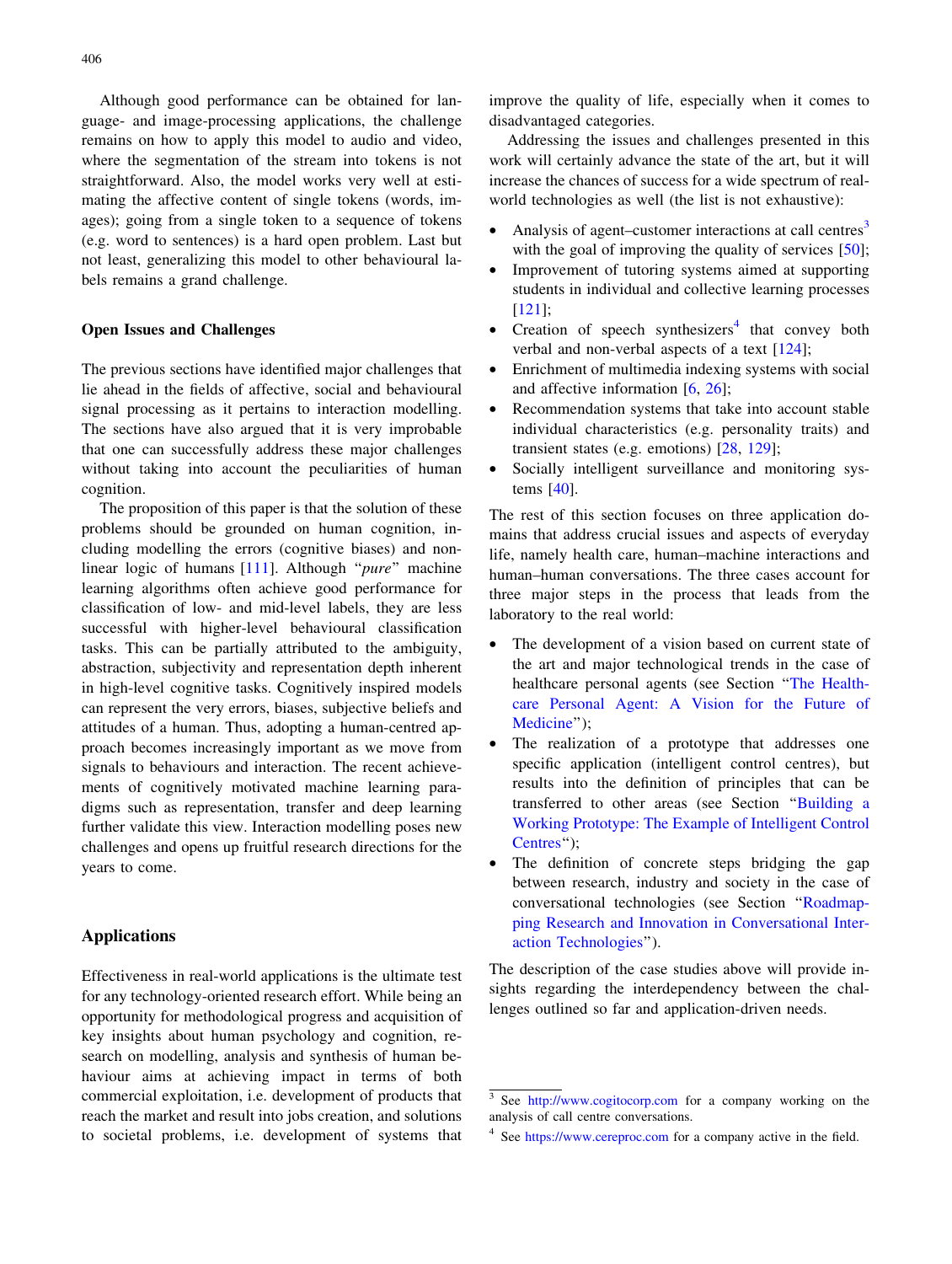# <span id="page-10-0"></span>The Healthcare Personal Agent: A Vision for the Future of Medicine

Advances in mobile technologies, such as voice, video, touch screens, web 2.0 capabilities and integration of various on-board sensors and wearable computers, have rendered mobile devices as ideal units for delivery of healthcare services [\[11](#page-13-0)]. At the same time, the dawn of the data-driven economy has stirred the innovation of processes and products. Unfortunately, the innovation has been slow in the healthcare sector where much innovation is needed to improve the quality of the service at various end-points (hospitals, healthcare professionals, patients) and reduce costs.

The 2012 survey in [[91\]](#page-15-0) reports that in Europe, there were more than one hundred health apps in a variety of languages (Turkish, Italian, Swedish, etc...) and domains (mental problems, self-diagnosis, heart-monitoring, etc.). Such growing number of smartphone applications can track user activity, sleeping and eating habits and covert and overt signals such as blood pressure, heart rate, skin temperature, speech, location, movement by either using the on-board sensors of the smartphone or interacting with various wearable and healthcare monitoring devices.

In the recent years, there has been a growing research interest in creating such applications which can interact with people though context-aware multimodal interfaces and have been used for various healthcare services ranging from monitoring and accompanying the elderly [[11,](#page-13-0) [86](#page-15-0)] to real-time measuring of healthcare quality [\[29](#page-14-0)] and providing healthcare interventions for long-term behaviour changes [[88\]](#page-15-0).

Such agents can be useful in keeping track of patient activity in-between visits or to ensure the patients are taking their medicines on time, or that they follow their advised health routine (see Section '['Multimodal](#page-5-0) Embodiment" for challenges related to "always on" agents).

In the future, healthcare personal agent research and development should plan for an agenda where current limitations are addressed and new avenues are explored. Such agenda can directly impact the quality of life and health of people by disrupting current models of delivering healthcare services. Agents will have different physical and virtual appearance (see Section '['Multimodal](#page-5-0) Em[bodiment'](#page-5-0)' for challenges in embodiment) ranging from avatars to robots (e.g. [\[86](#page-15-0)]). Covert signal streams from wearable and mobile sensors may be effectively used to model user state in terms of his/her physiological responses to external stimuli, events and medical protocol he/she is following (see Section "Behaviour Analysis" for challenges related to behaviour analysis).

Personal agents need to be able to handle basic and complex emotions such as empathy. In the healthcare domain, the ability to handle emotions is critical to manage and support, for instance, daily healthcare routine. The affective signals and communication need to be adapted for target patient groups such as children, elderly people. By far one of the most important social and cognitive skills of a conversational agent is the ability to carry out a dialogue with a human (see Section "Roadmapping Research and Innovation in [Conversational](#page-11-0) Interaction Technologies''). Different models of user interaction might be needed for different users/user groups and different application domains (e.g. robotic surgery vs. bank fund transfer vs information seeking). An application tracking brushing habits of kids might achieve better results with gamification, while an obesity monitoring agent should use motivational feedback to improve user compliance.

# Building a Working Prototype: The Example of Intelligent Control Centres

Human–computer interaction is one of the domains that directly benefit from multimodal technologies for human behaviour understanding. This applies in particular to applications where machines must adapt as intelligent as possible to the natural and spontaneous behaviour of their users because these need to concentrate their attention and cognitive efforts on difficult and demanding tasks.

Reducing the cognitive load and enabling immediate reaction to alarms in idle times are key requirements that have driven the development of the innovative control centre described in [\[69](#page-15-0)]. Comparable efforts on concrete applications have worked on ship bridges [[74\]](#page-15-0) and crises response control rooms [[64\]](#page-15-0).

In control centres, teams of human operators collaborate to monitor and manipulate external processes, such as in industrial production, IT and telecommunication infrastructure, or public infrastructure such as transportation networks and tunnels. In this domain, innovation towards user interfaces has been picked up slowly since it is limited by governmental regulation or short-term return-on-investment considerations. Surprisingly, many of the systems in use were first built decades ago and have been extended iteratively without proper redesign of their user interfaces until today. Recent generations of operators, however, are digital natives and hence familiar with mobile devices, gesture interfaces and touch screens, for example. While considerable business opportunities can be expected in the next decade to redesign the interfaces in such control rooms, many research challenges remain to be addressed.

Most current systems feature redundant input devices, little context awareness, and expose operators to information overflow. The support for distribution of tasks and collaboration in general leaves to be desired. One key enabling factor in the redesign of such complex systems is the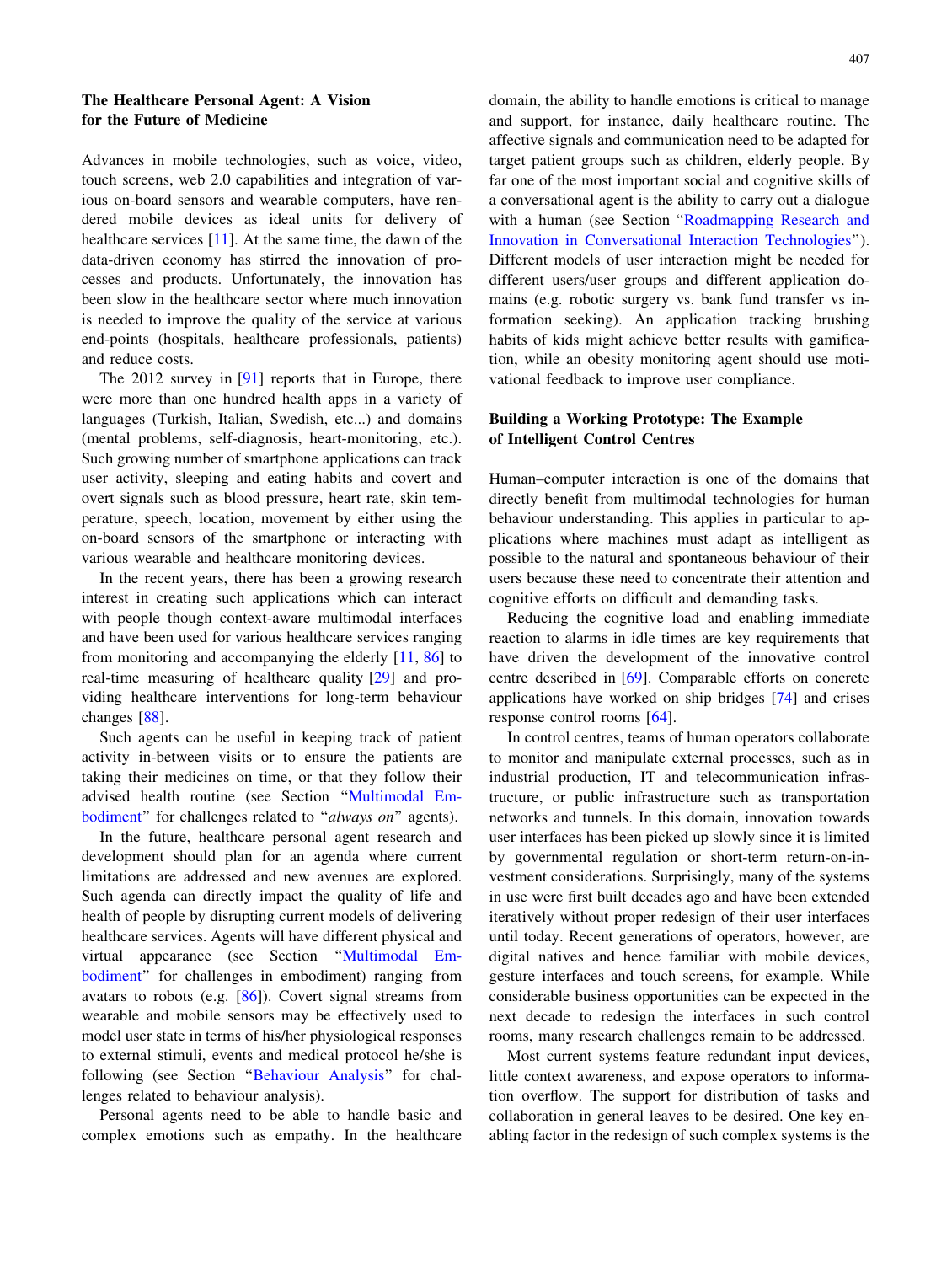<span id="page-11-0"></span>dynamic interpretation of the operators' actions and interactions as a team while taking the current situation (goal, alarm and stress level, etc.) into account (see Section '['Behaviour](#page-3-0) Analysis'' for the challenges related to understanding the behaviour of groups). Inspired by a human-centred design approach, the concept recently proposed in [\[69](#page-15-0)] experiments with the combination of visual cues, micro (i.e. fingers and hands only) and macro gestural interaction, an acoustic interface with individualized sound radiation, and intelligent data processing (semantic lifting, see [[70\]](#page-15-0)) into a single, universal interface. The concept is considering specific needs of the operators and the length of work shifts, which, for example, led to the omission of wearable devices such as headsets. Figure 2 illustrates several components of this multimodal interaction concept [\[69](#page-15-0)]. The work made clear that while research has been addressing the combination of input and output devices of multiple modalities, a lot more applied research is required on their interplay regarding specific tasks in real industry settings.

In a safety critical environment, user interaction requires different levels of robustness and precision according to the tasks. Control centre operators conduct very specific tasks that call for different interaction devices and concepts. Their integration and dynamic adaptation is a challenge. An underlying aim is to actively manage the cognitive load of the operators, mainly to ensure quick reaction in alarm situations. There are idle times where operators essentially take a break but do not leave their workplace, lengthy passive monitoring tasks and very urgent alarm handling situations. A significant impact can be expected in this domain by improved user behaviour analysis.

# Roadmapping Research and Innovation in Conversational Interaction Technologies

The research community in multimodal conversational interaction has advanced significantly in recent years; however—despite the fast growth of multimodal smartphone technologies, for example—innovation and commercial exploitation are not always closely connected to research advances. To develop and integrate research and innovation in this area, it is thus important to identify the key innovation drivers and most promising elements across science, technology, products and services on which to focus in the future.

Technology roadmapping is a process to lay out a path from science and technology development through integrated demonstration to products and services that address business opportunities and societal needs. Often performed by individual businesses, it can also be used to put together all of the different viewpoints and information sources available in a large stakeholder community as a way of helping them work together and achieve more. The EU ROCKIT project, driven by a broad vision for conversational interaction technologies, has constructed a technology roadmap for conversational interaction technologies [\(http://www.citia.eu\)](http://www.citia.eu).

In consultation with researchers and companies of every size (including several workshops involving about 100 researchers and technologists), the ROCKIT support action constructed a technology roadmap for conversational interaction technologies. Since research and business environments can change rapidly, the resultant roadmap is structured to enable stakeholders to steer through change and understand how they can achieve their goals in a changing context. For this reason, the roadmap is not just a series of steps that go from current science and technology outcomes to future profitable products and services, but conveys the relationships among societal drivers of change, products and services, use cases for them and research results.

The ROCKIT roadmap connects the strong research base with commercial and industrial activity and with policy makers. To develop the roadmap, and to make tangible links between research and innovation, a small



Fig. 2 Left: Comfortable sensor-equipped chair. Micro gestures allow for natural interaction during lengthy passive monitoring periods. Middle: Operators at workstations are tracked and an acoustic

interface targets sound at a particular operator without disturbing others. Right: Collaboration and distribution of urgent tasks via hand gestures and shared screens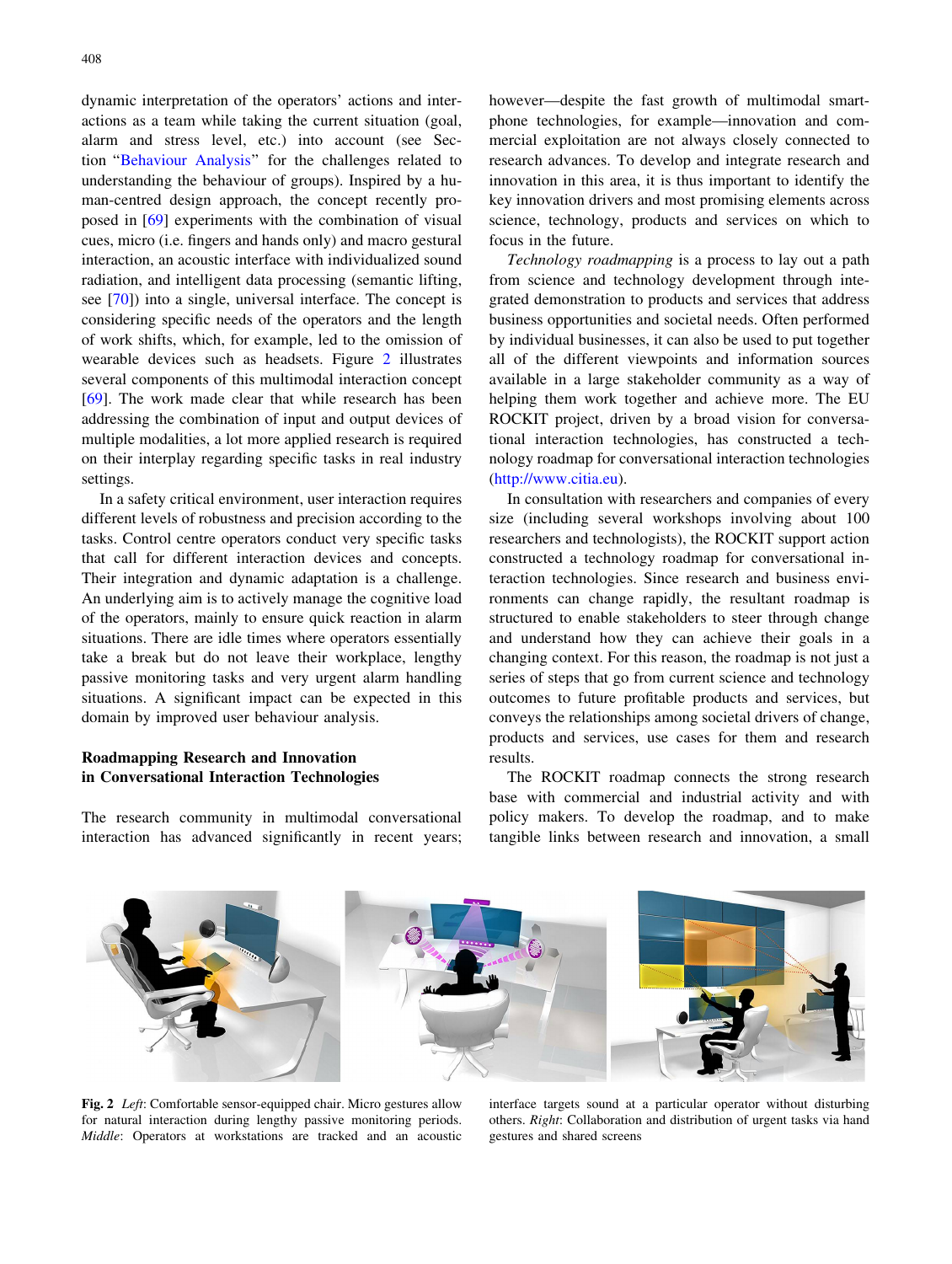number of target scenarios have been developed. Each scenario includes its societal and technological drivers, research aspects, market and business drivers and potential test beds. We identified a number of common themes coming out of ROCKIT's consultations with stakeholders, in particular accessibility, multilinguality, the importance of design, privacy by design, systems for all of human– human, human–machine and human–environment interactions, robustness, security, potentially ephemeral interactions and using the technology to enable fun.

Building on these themes, together with the different social, commercial and technological drivers, we have identified five possible target application scenarios:

- Adaptable interfaces for all: Interfaces which recognize who you are, where you are and eventually what you want, by drawing on a profiled knowledge base about your habits and preferences. They will therefore be able to adapt to your disability, language, visual competency, specific need for speech or typed input depending on whether you are driving/working with two hands on a repair job or are seated in front of a keyboard, physical or virtual, or are prostrate in bed (see Section "Multimodal [Embodiment](#page-5-0)" for challenges related to agents with internal representations of users and ability to adapt to context and interactions).
- Smart personal assistants: Multisensory agents able to integrate heterogeneous sources of knowledge, display social awareness and behave naturally in multiuser situations (see Section ''Multimodal [Embodiment'](#page-5-0)' for challenges related to synthesis of social behaviour).
- Active access to complex unstructured information: Linking knowledge to rich interaction will enable the development of agents which can search proactively and can make inferences from their (possibly limited) knowledge, to enable people to be notified of relevant things faster and to help people reach understanding of complex situations involving many streams of information (see Section '['Computational](#page-7-0) Models of Inter[action](#page-7-0)'' for challenges in representing knowledge and cognitive processes).
- Communicative robots: Embodied agents able to display personality and to generate and interpret social signals (see Sections ''[Behaviour](#page-3-0) Analysis'' and '['Mul](#page-5-0)timodal [Embodiment](#page-5-0)'' for related challenges).
- Shared collaboration and creativity: Empowering and augmenting communication between people. This will include new approaches to social sharing (across languages), design platforms, which enable people to build their own tools and scalable systems that enable groups to collaborate with shared goals, facilitate problem solving and provide powerful mechanisms for engagement.

# **Conclusions**

This article has described some of the most important challenges and issues that need to be addressed in order to achieve substantial progress in technologies for the modelling, analysis and synthesis of human behaviour, especially for what concerns social interactions. Section ''[The](#page-1-0) [Data](#page-1-0)" has shown that data, while being a crucial resource, cannot become an asset for the community without widely accepted practices for design, collection and distribution. Section ''[Behaviour](#page-3-0) Analysis'' has proposed to move the focus of analysis approaches from individuals involved in an interaction to phenomena that shape groups of interacting people (e.g. interpersonal influence and social contagion). Section ''Multimodal [Embodiment'](#page-5-0)' highlighted the need of endowing machines, in particular embodied conversational agents, with an internal representation of their users. Section '['Computational](#page-7-0) Models of Interaction'' has focused on the possibility of integrating models of human cognitive processes and semantics in technologies dealing with human behaviour. Finally, Section '['Appli](#page-9-0)[cations'](#page-9-0)' has overviewed application domains that can benefit, or are already benefiting, from technologies aimed at modelling, analysis and synthesis of behaviour.

While addressing relatively distinct problems, the challenges above have a few aspects in common that might guide at least the first steps required to address them. The first is that human behaviour is always situated and context dependent. Therefore, technologies for dealing with human behaviour should try to address highly specific aspects of the contexts where they are used rather than trying to be generic. Conversely, it should be always kept in mind that an approach effective in a given situation or context might not work in others. The second is the need of considering both verbal and non-verbal aspects of human–human and human–machine interactions. So far, verbal content and semantics tend to be neglected, the reason being that nonverbal aspects are more honest and, furthermore, taking into account what people say violates the privacy. The third is to model explicitly the processes that drive interactive behaviour in humans, e.g. the development of internal representation of others.

The last part of the article has considered three application case studies that account for different steps of the process that leads from laboratory to real-world applications. Healthcare personal agents have been proposed as a case of research vision that builds upon current technology trends (in particular the diffusion of mobile devices and the availability of large amounts of data) to design new applications of technologies for analysis of behaviour. The case of the intelligent control centres has shown that the implementation of an application-driven prototype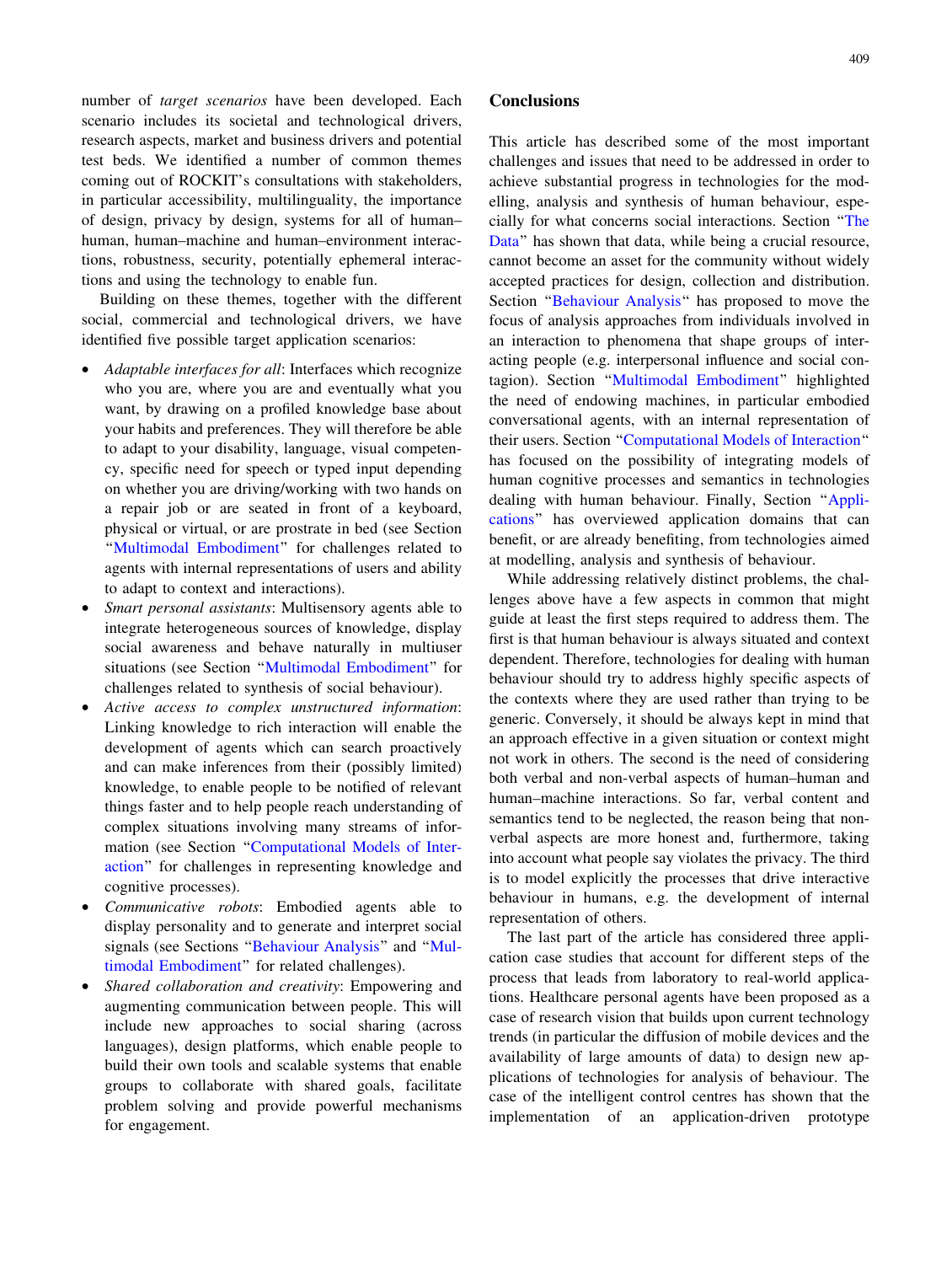<span id="page-13-0"></span>provides insights on how technologies revolving around behaviour should progress. Finally, the case of conversational technologies has given an example of how a roadmapping process can contribute to bridge the gap between research and application.

Needless to say, the issues proposed in this article do not necessarily cover the entire spectrum of problems currently facing the community. Furthermore, new challenges and issues are likely to emerge, while the community addresses those described in this work. However, dealing with the problems proposed in this article will certainly lead to substantial improvements of the current state of the art.

Acknowledgments This paper is the result of the discussions held at the ''International Workshop on Roadmapping the Future of Multimodal Interaction Research including Business Opportunities and Challenges'' (sspnet.eu/2014/06/rfmir/), held in conjunction with the ACM International Conference on Multimodal Interaction (2014). Alexandros Potamianos was partially supported by the BabyAffect and CogniMuse projects under funds from the General Secretariat for Research and Technology (GSRT) of Greece, and the EU-IST FP7 SpeDial project. Dirk Heylen was supported by the Dutch national program COMMIT. Giuseppe Riccardi was partially funded by EU-IST FP & SENSEI project. Mohamed Chetouani was partially supported by the Labex SMART (ANR-11-LABX-65) under French state funds managed by the ANR within the Investissements d'Avenir programme under reference ANR-11-IDEX-0004-02. Jeffrey Cohn and Zakia Hammal were supported in part by grant GM105004 from the US National Institutes of Health. Albert Ali Salah was partially funded by the Scientific and Technological Research Council of Turkey (TUBITAK) under Grant No. 114E481.

#### References

- 1. Allwood J, Björnberg M, Grönqvist L, Ahlsén E, Ottesjö C. The spoken language corpus at the department of linguistics, Göteborg university. Forum Qual Soc Res. 2000;1.
- 2. Allwood J, Cerrato L, Jokinen K, Navarretta C, Paggio P. The MUMIN coding scheme for the annotation of feedback, turn management and sequencing phenomena. Lang Resour Eval. 2007;41(3–4):273–87.
- 3. Altmann U. Studying movement synchrony using time series and regression models. In: Esposito A, Hoffmann R, Hübler S, Wrann B, editors. Program and Abstracts of the Proceedings of COST 2102 International Training School on Cognitive Behavioural Systems, 2011.
- 4. Ammicht E, Fosler-Lussier E, Potamianos A. Information seeking spoken dialogue systems–part I: semantics and pragmatics. IEEE Trans Multimed. 2007;9(3):532–49.
- 5. Anderson A, Bader M, Bard E, Boyle E, Doherty G, Garrod S, Isard S, Kowtko J, McAllister J, Miller J, et al. The HCRC map task corpus. Lang Speech. 1991;34(4):351–66.
- 6. Andre´ E. Exploiting unconscious user signals in multimodal human–computer interaction. ACM Trans Multimed Comput Commun Appl. 2013;9(1s):48.
- 7. André E. Challenges for social embodiment. In: Proceedings of the Workshop on Roadmapping the Future of Multimodal Interaction Research Including Business Opportunities and Challenges, (2014);35–7.
- 8. Androutsopoulos I, Lampouras G, Galanis D. Generating natural language descriptions from owl ontologies: the NaturalOWL system. 2014. arXiv preprint [arXiv:14056164](http://arxiv.org/abs/14056164).
- 9. Ashenfelter KT, Boker SM, Waddell JR, Vitanov N. Spatiotemporal symmetry and multifractal structure of head movements during dyadic conversation. J Exp Psychol Human Percept Perform. 2009;35(4):1072.
- 10. Aylett R, Castellano G, Raducanu B, Paiva A, Hanheide M Long-term socially perceptive and interactive robot companions: challenges and future perspectives. In: Bourlard H, Huang TS, Vidal E, Gatica-Perez D, Morency LP, Sebe N. editors. Proceedings of the 13th International Conference on Multimodal Interfaces, ICMI 2011, Alicante, Spain, November, 2011. 14–18, ACM, p. 323–326.
- 11. Baig MM, Gholamhosseini H. Smart health monitoring systems: an overview of design and modeling. J Med Syst. 2013;37(2): 9898.
- 12. Baker R, Hazan V LUCID: a corpus of spontaneous and read clear speech in british english. In: Proceedings of the DiSS-LPSS Joint Workshop 2010.
- 13. Batsakis S, Petrakis EG. SOWL: a framework for handling spatio-temporal information in owl 2.0. Rule-based reasoning, programming, and applications. New York: Springer; 2011.
- 14. Bengio Y, Courville A, Vincent P. Representation learning: a review and new perspectives. IEEE Trans Pattern Anal Mach Intell. 2013;35(8):1798–828.
- 15. Bickmore TW, Fernando R, Ring L, Schulman D. Empathic touch by relational agents. IEEE Trans Affect Comput. 2010; 1(1):60–71.
- 16. BNC-Consortium. 2000. <http://www.hcu.ox.ac.uk/BNC>
- 17. Boker SM, Xu M, Rotondo JL, King K. Windowed cross-correlation and peak picking for the analysis of variability in the association between behavioral time series. Psychol Methods. 2002;7(3):338–55.
- 18. Boker SM, Cohn JF, Theobald BJ, Matthews I, Spies J, Brick T. Effects of damping head movement and facial expression in dyadic conversation using real-time facial expression tracking and synthesized avatars. Philos Trans R Soc B. 2009;364:3485–95.
- 19. Bonin F, Gilmartin E, Vogel C, Campbell N. Topics for the future: genre differentiation, annotation, and linguistic content integration in interaction analysis. In: Proceedings of the Workshop on Roadmapping the Future of Multimodal Interaction Research Including Business Opportunities and Challenges. 2014;5–8.
- 20. Bos J, Klein E, Lemon O, Oka T. DIPPER: description and formalisation of an information-state update dialogue system architecture. In: Proceedings of SIGdial Workshop on Discourse and Dialogue, 2003;115–24.
- 21. Bosma W, André E. Exploiting emotions to disambiguate dialogue acts. In: Proceedings of the International Conference on Intelligent User Interfaces, 2004;85–92.
- 22. Boujut H, Benois-Pineau J, Ahmed T, Hadar O, Bonnet P. A metric for no-reference video quality assessment for hd tv delivery based on saliency maps. In: Proceedings of IEEE International Conference on Multimedia and Expo, 2011;1–5.
- 23. Breazeal CL. Designing sociable robots. Cambridge: MIT press; 2004.
- 24. Bunt H. Dialogue control functions and interaction design. NATO ASI Series F Comput Syst Sci. 1995;142:197.
- 25. Cambria E, Huang GB. Extreme learning machines. IEEE Intell Syst. 2013;28(6):30–1.
- 26. Cambria E, Hussain A. Sentic album: content-, concept-, and context-based online personal photo management system. Cognit Comput. 2012;4(4):477–96.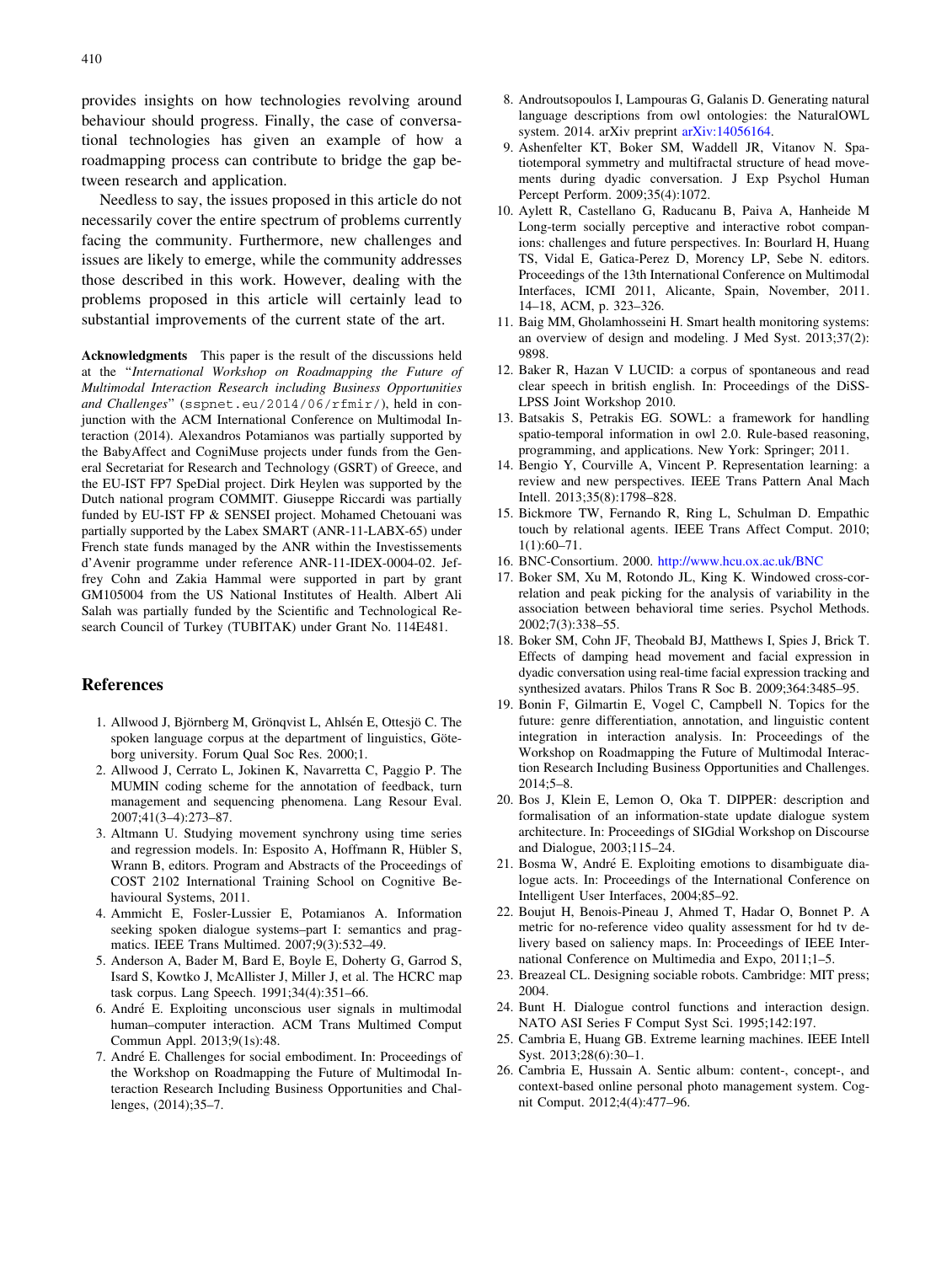- <span id="page-14-0"></span>27. Cambria E, Hussain A. Sentic computing: a common-sensebased framework for concept-level sentiment analysis. New York: Springer; 2015.
- 28. Cambria E, Mazzocco T, Hussain A, Eckl C. Sentic medoids: organizing affective common sense knowledge in a multi-dimensional vector space. In: Advances in Neural Networks, no. 6677 in LNCS, Springer, 2011. p. 601–610.
- 29. Cambria E, Benson T, Eckl C, Hussain A. Sentic PROMs: application of sentic computing to the development of a novel unified framework for measuring health-care quality. Expert Syst Appl. 2012;39(12):10,533–43.
- 30. Cambria E, Fu J, Bisio F, Poria S. Affective space 2: enabling affective intuition for concept-level sentiment analysis. In: Proceedings of the AAAI Conference on Artificial Intelligence (2015).
- 31. Campbell N. Approaches to conversational speech rhythm: speech activity in two-person telephone dialogues. In: Proceedings of the International Congress of the Phonetic Sciences, 2007. p. 343–48.
- 32. Cassell J. Embodied conversational agents. Cambridge: MIT press; 2000.
- 33. Chetouani M. Role of inter-personal synchrony in extracting social signatures: some case studies. In: Proceedings of the Workshop on Roadmapping the Future of Multimodal Interaction Research Including Business Opportunities and Challenges, 2014. p. 9–12.
- 34. Cimiano P, Buitelaar P, McCrae J, Sintek M. Lexinfo: a declarative model for the lexicon-ontology interface. Web Semant Sci Serv Agents World Wide Web. 2011;9(1):29–51.
- 35. Cohn J, Tronick E. Mother–infant face-to-face interaction: influence is bidirectional and unrelated to periodic cycles in either partner's behavior. Dev Psychol. 1988;34(3):386–92.
- 36. Cohn JF, Ekman P. Measuring facial action by manual coding, facial emg, and automatic facial image analysis. In: Harrigan J, Rosenthal R, Scherer K, editors. Handbook of nonverbal behavior research methods in the affective sciences. Oxford: Oxford University Press; 2005. p. 9–64.
- 37. Core M, Allen J. Coding dialogs with the DAMSL annotation scheme. In: AAAI Fall Symposium on Communicative Action in Humans and Machines, 1997. p. 28–35.
- 38. Cristani M, Ferrario R. Statistical pattern recognition meets formal ontologies: towards a semantic visual understanding. In: Proceedings of the Workshop on Roadmapping the Future of Multimodal Interaction Research Including Business Opportunities and Challenges, 2014. p. 23–25.
- 39. Cristani M, Bicego M, Murino V. On-line adaptive background modelling for audio surveillance. In: Proceedings of the International Conference on Pattern Recognition. 2004;2:399–402.
- 40. Cristani M, Raghavendra R, Del Bue A, Murino V. Human behavior analysis in video surveillance: a social signal processing perspective. Neurocomputing. 2013;100:86–97.
- 41. Damian I, Tan CSS, Baur T, Schöning J, Luyten K, André E Exploring social augmentation concepts for public speaking using peripheral feedback and real-time behavior analysis. In: Proceedings of the International Symposium on Mixed and Augmented Reality, 2014.
- 42. Delaherche E, Chetouani M. Multimodal coordination: exploring relevant features and measures. In: Proceedings of the International Workshop on Social Signal Processing. 2010;47–52.
- 43. Delaherche E, Chetouani M, Mahdhaoui M, Saint-Georges C, Viaux S, Cohen D. Interpersonal synchrony : a survey of evaluation methods across disciplines. IEEE Trans Affect Comput. 2012;3(3):349–65.
- 44. Delaherche E, Dumas G, Nadel J, Chetouani M. Automatic measure of imitation during social interaction: a behavioral and hyperscanning-EEG benchmark. Pattern Recognition Letters (to appear), 2015.
- 45. DuBois JW, Chafe WL, Meyer C, Thompson SA. Santa Barbara corpus of spoken American English. CD-ROM. Philadelphia: Linguistic Data Consortium; 2000.
- 46. Edlund J, Beskow J, Elenius K, Hellmer K, Strömbergsson S, House D. Spontal: a swedish spontaneous dialogue corpus of audio, video and motion capture. In: Proceedings of Language Resources and Evaluation Conference, 2010.
- 47. Ekman P, Huang T, Sejnowski T, Hager J. Final report to NSF of the planning workshop on facial expression understanding. [http://face-and-emotion.com/dataface/nsfrept/nsf\\_contents.htm](http://face-and-emotion.com/dataface/nsfrept/nsf_contents.htm). 1992.
- 48. Evangelopoulos G, Zlatintsi A, Potamianos A, Maragos P, Rapantzikos K, Skoumas G, Avrithis Y. Multimodal saliency and fusion for movie summarization based on aural, visual, textual attention. IEEE Trans Multimed. 2013;15(7):1553–68.
- 49. Gaffary Y, Martin JC, Ammi M. Perception of congruent facial and haptic expressions of emotions. In: Proceedings of the ACM Symposium on Applied Perception. 2014;135–135.
- 50. Galanis D, Karabetsos S, Koutsombogera M, Papageorgiou H, Esposito A, Riviello MT. Classification of emotional speech units in call centre interactions. In: Proceedings of IEEE International Conference on Cognitive Infocommunications. 2013;403–406.
- 51. Garrod S, Pickering MJ. Joint action, interactive alignment, and dialog. Topics Cognit Sci. 2009;1(2):292–304.
- 52. Georgiladakis S, Unger C, Iosif E, Walter S, Cimiano P, Petrakis E, Potamianos A. Fusion of knowledge-based and data-driven approaches to grammar induction. In: Proceedings of Interspeech, 2014.
- 53. Godfrey JJ, Holliman EC, McDaniel J. SWITCHBOARD: telephone speech corpus for research and development. Proc IEEE Int Conf Acoust Speech Signal Process. 1992;1:517–20.
- 54. Gottman J. Time series analysis: a comprehensive introduction for social scientists. Cambridge: Cambridge University Press; 1981.
- 55. Greenbaum S. ICE: the international corpus of English. Engl Today. 1991;28(7.4):3–7.
- 56. Grosz BJ. What question would Turing pose today? AI Mag. 2012;33(4):73–81.
- 57. Guarino N. Proceedings of the international conference on formal ontology in information systems. Amsterdam: IOS press; 1998.
- 58. Hammal Z, Cohn J. Intra- and interpersonal functions of head motion in emotion communication. In: Proceedings of the Workshop on Roadmapping the Future of Multimodal Interaction Research Including Business Opportunities and Challenges, in conjunction with the 16th ACM International Conference on Multimodal Interaction ICMI 2014. 12–16 November 2014. p. 19–22.
- 59. Hammal Z, Cohn JF, Messinger DS, Masson W, Mahoor M. Head movement dynamics during normal and perturbed parentinfant interaction. In: Proceedings of the biannual Humaine Association Conference on Affective Computing and Intelligent Interaction, 2013.
- 60. Hammal Z, Cohn JF, George DT. Interpersonal coordination of head motion in distressed couples. IEEE Trans Affect Comput. 2014;5(9):155–67.
- 61. Hoekstra A, Prendinger H, Bee N, Heylen D, Ishizuka M. Highly realistic 3D presentation agents with visual attention capability. In: Proceedings of International Symposium on Smart Graphics. 2007;73–84.
- 62. Howard N, Cambria E. Intention awareness: improving upon situation awareness in human-centric environments. Human-Centric Comput Inform Sci. 2013;3(1):1–17.
- 63. Hussain A, Cambria E, Schuller B, Howard N. Affective neural networks and cognitive learning systems for big data analysis. Neural Netw. 2014;58:1–3.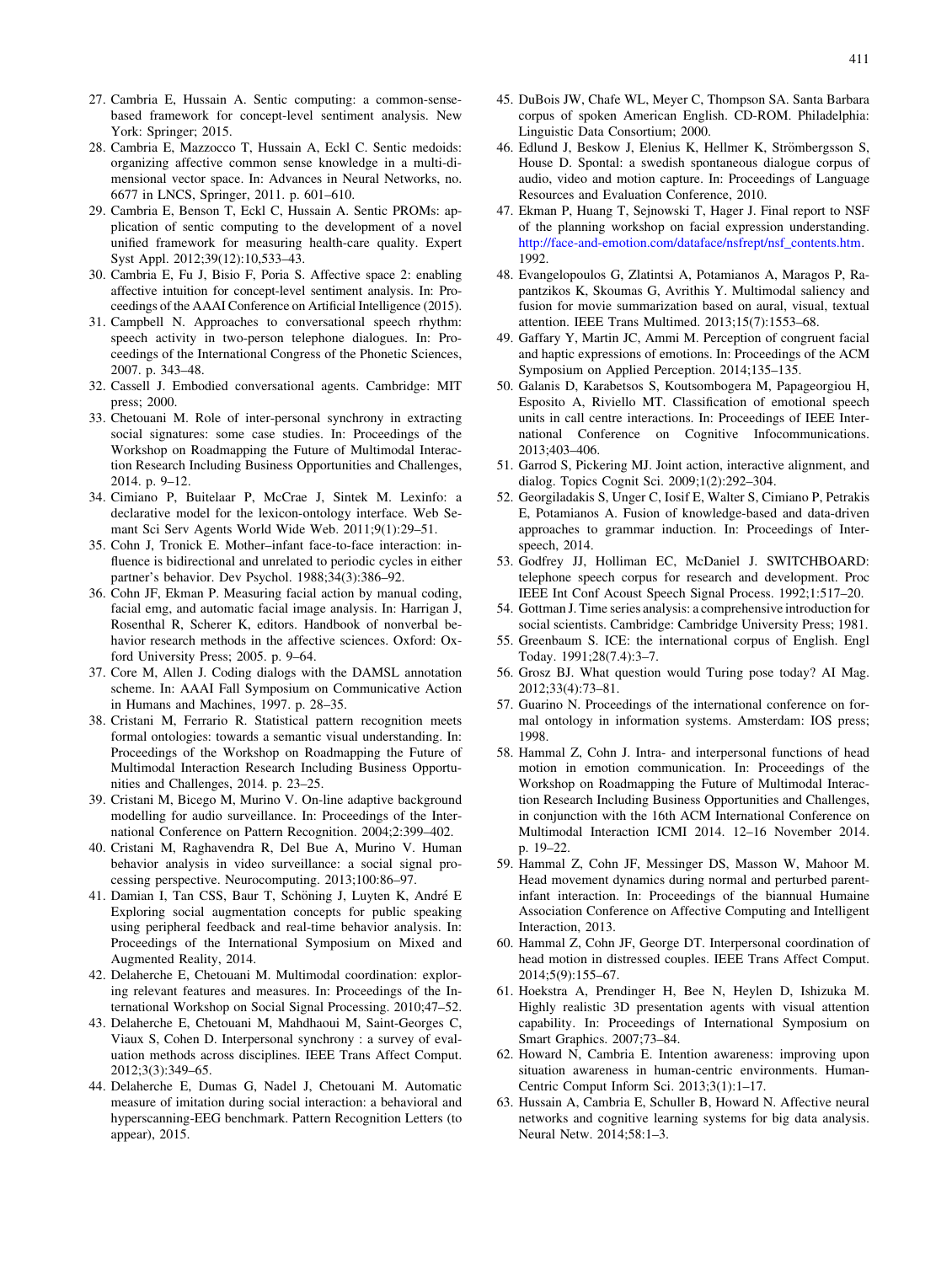- <span id="page-15-0"></span>64. Ijsselmuiden J, Grosselfinger AK, Münch D, Arens M, Stiefelhagen R. Automatic behavior understanding in crisis response control rooms. In: Ambient Intelligence, Lecture Notes in Computer Science, vol 7683, Springer, 2012; 97–112.
- 65. ISO Language resource management: semantic annotation framework (SemAF), part 2: Dialogue acts, 2010.
- 66. Itti L, Koch C. A saliency-based search mechanism for overt and covert shifts of visual attention. Vision Res. 2000;40(10):1489–506.
- 67. Jaffe J, Beebe B, Feldstein S, Crown CL, Jasnow M. Rhythms of dialogue in early infancy. Monogr Soc Res Child. 2001;66(2):1–149.
- 68. Janin A, Baron D, Edwards J, Ellis D, Gelbart D, Morgan N, Peskin B, Pfau T, Shriberg E, Stolcke A. The ICSI meeting corpus. Proc IEEE Int Conf Acoust Speech Signal Process.  $2003 \cdot 1 \cdot 1 - 364$
- 69. Kaiser R, Fuhrmann F. Multimodal interaction for future control centers: interaction concept and implementation. In: Proceedings of the Workshop on Roadmapping the Future of Multimodal Interaction Research Including Business Opportunities and Challenges, 2014.
- 70. Kaiser R, Weiss W. Virtual director. Media production: delivery and interaction for platform independent systems. New York: Wiley; 2014. p. 209–59.
- 71. Kalinli O. Biologically inspired auditory attention models with applications in speech and audio processing. PhD thesis, University of Southern California, 2009.
- 72. Kenny D, Mannetti L, Pierro A, Livi S, Kashy D. The statistical analysis of data from small groups. J Pers Soc Psychol. 2002;83(1):126.
- 73. Koutsombogera M, Papageorgiou H. Multimodal analytics and its data ecosystem. In: Proceedings of the Workshop on Roadmapping the Future of Multimodal Interaction Research Including Business Opportunities and Challenges. 2014;1–4.
- 74. Kristiansen H. Conceptual design as a driver for innovation in offshore ship bridge development. In: Maritime Transport VI, 2014;386–98.
- 75. Larsson S, Traum DR. Information state and dialogue management in the TRINDI dialogue move engine toolkit. Nat Lang Eng. 2000;6(3&4):323–40.
- 76. Lemke JL. Analyzing verbal data: principles, methods, and problems. Second international handbook of science education. New York: Springer; 2012. p. 1471–84.
- 77. Liu T, Feng X, Reibman A, Wang Y. Saliency inspired modeling of packet-loss visibility in decoded videos. In: International Workshop on Video Processing and Quality Metrics for Consumer Electronics, 2009. p. 1–4.
- 78. Madhyastha TM, Hamaker EL, Gottman JM. Investigating spousal influence using moment-to-moment affect data from marital conflict. J Fam Psychol. 2011;25(2):292–300.
- 79. Malandrakis N, Potamianos A, Iosif E, Narayanan S. Distributional semantic models for affective text analysis. IEEE Trans Audio Speech Lang Process. 2013;21(11):2379–92.
- 80. Malandrakis N, Potamianos A, Hsu KJ, Babeva KN, Feng MC, Davison GC, Narayanan S. Affective language model adaptation via corpus selection. In: Proceedings of IEEE International Conference on Acoustics, Speech, and Signal Processing, 2014.
- 81. Martin P, Bateson P. Measuring behavior: an introductory guide. 3rd ed. Cambridge: Cambridge University Press; 2007.
- 82. Matsumoto D. Cultural influences on the perception of emotion. J Cross-Cultural Psychol. 1989;20(1):92–105.
- 83. Matsumoto D. Cultural similarities and differences in display rules. Motiv Emot. 1990;14(3):195–214.
- 84. McCowan I, Carletta J, Kraaij W, Ashby S, Bourban S, Flynn M, Guillemot M, Hain T, Kadlec J, Karaiskos V. The AMI

meeting corpus. In: Proceedings of the International Conference on Methods and Techniques in Behavioral Research, 2005;88.

- 85. Messinger DS, Mahoor MH, Chow SM, Cohn JF. Automated measurement of facial expression in infant-mother interaction: a pilot study. Infancy. 2009;14(3):285–305.
- 86. Minato T, Nishio S, Ogawa K, Ishiguro H. Development of cellphone-type tele-operated android. In: Proceedings of the Asia Pacific Conference on Computer Human Interaction. 2012; 665–666.
- 87. Morency L. Modeling human communication dynamics. IEEE Signal Process Mag. 2010;27(5):112–6.
- 88. Moschitti A, Chu-Carroll J, Patwardhan S, Fan J, Riccardi G. Using syntactic and semantic structural kernels for classifying definition questions in jeopardy! In: Proceedings of the Conference on Empirical Methods in Natural Language Processing. 2011;712–24.
- 89. Mozer MC. The neural network house: an environment hat adapts to its inhabitants. In: Proceedings of AAAI Spring Symposium on Intelligent Environments. 1998;110–114.
- 90. Navalpakkam V, Itti L. An integrated model of top-down and bottom-up attention for optimizing detection speed. In: Proceedings of the IEEE Conference on Computer Vision and Pattern Recognition. 2006;2049–56.
- 91. Nead C (ed). European Directory of Health Apps 2012–2013. Patent View 2012.
- 92. Nishida T, Nakazawa A, Ohmoto Y, Mohammad Y. Conversational informatics. New York: Springer; 2014.
- 93. Oertel C, Cummins F, Edlund J, Wagner P, Campbell N. D64: a corpus of richly recorded conversational interaction. J Multimodal User Interf. 2013;7(1–2):19–28.
- 94. Oullier O, de Guzman GC, Jantzen KJ, S Kelso JA, Lagarde J. Social coordination dynamics: measuring human bonding. Soc Neurosci. 2008;3(2):178–92.
- 95. Paggio P, Allwood J, Ahlsén E, Jokinen K. The NOMCO multimodal nordic resource—goals and characteristics. In: Proceedings of the Language Resources and Evaluation Conference, 2010.
- 96. Pan SJ, Yang Q. A survey on transfer learning. IEEE Trans Knowl Data Eng. 2010;22(10):1345–59.
- 97. Pantic M, Rothkrantz L. Facial action recognition for facial expression analysis from static face images. IEEE Trans Syst Man Cybern Part B: Cybern. 2004;34(4):1449–61.
- 98. Pardo JS. On phonetic convergence during conversational interaction. J Acoust Soc Am. 2006;119:2382–93.
- 99. Pentland A. Honest signals. Cambridge: MIT Press; 2008.
- 100. Picard RW. Affective computing. Cambridge: MIT Press; 2000.
- 101. Pickering MJ, Garrod S. Toward a mechanistic psychology of dialogue. Behav Brain Sci. 2004;27(02):169–90.
- 102. Piperidis S. The META-SHARE language resources sharing infrastructure: principles, challenges, solutions. In: Proceedings of Language Resources and Evaluation Conference. 2012;36–42.
- 103. Poria S, Gelbukh A, Hussain A, Howard N, Das D, Bandyopadhyay S. Enhanced SenticNet with affective labels for concept-based opinion mining. IEEE Intell Syst. 2013;28(2):31–8.
- 104. Poria S, Gelbukh A, Cambria E, Hussain A, Huang GB. EmoSenticSpace: a novel framework for affective commonsense reasoning. Knowl Based Syst. 2014;69:108–23.
- 105. Poria S, Cambria E, Hussain A, Huang GB. Towards an intelligent framework for multimodal affective data analysis. Neural Netw. 2015;63:104–16.
- 106. Potamianos A. Cognitive multimodal processing: from signal to behavior. In: Proceedings of the Workshop on Roadmapping the Future of Multimodal Interaction Research Including Business Opportunities and Challenges. 2014;27–34.